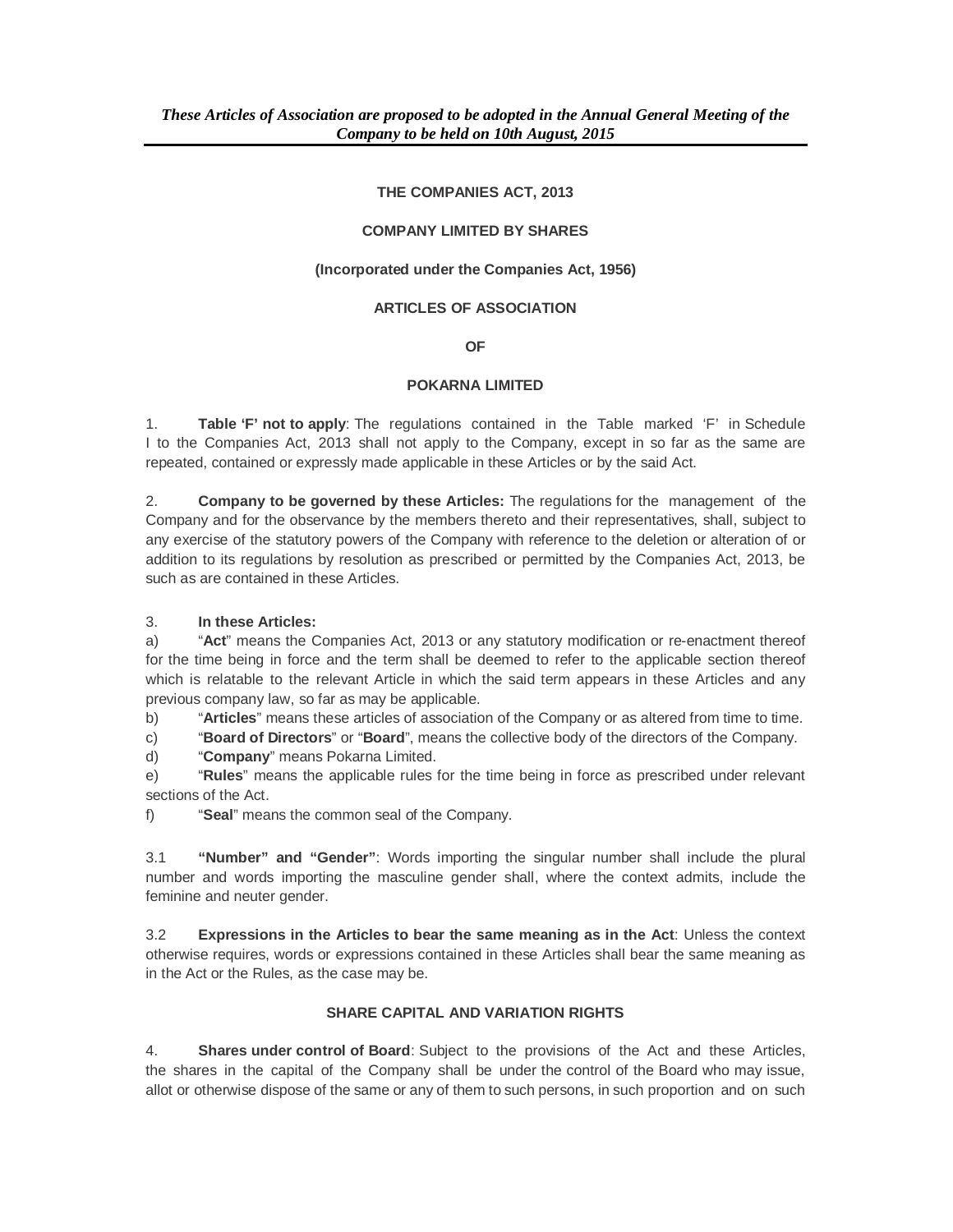terms and conditions and either at a premium or at par and at such time as they may from time to time think fit.

5. **Directors may allot shares otherwise than for cash**: Subject to the provisions of the Act and these Articles, the Board may issue and allot shares in the capital of the Company on payment or part payment for any property or assets of any kind whatsoever sold or transferred, goods or machinery supplied or for services rendered to the Company in the conduct of its business and any shares which may be so allotted may be issued as fully paid-up or partly paid-up otherwise than for cash, and if so issued, shall be deemed to be fully paid-up or partly paid-up shares, as the case may be.

6. **Kinds of Share Capital**: The Company may issue the following kinds of shares in accordance with these Articles, the Act, the Rules and other applicable laws:

- a. Equity share capital:
- (i) with voting rights; and / or
- (ii) with differential rights as to dividend, voting or otherwise in accordance with the Rules; and
- b. Preference Share Capital.

7. **Issue of certificate:** Every person whose name is entered as a member in the register of members shall be entitled to receive within two months after allotment or within one month from the date of receipt by the Company of the application for the registration of transfer or transmission or within such other period as the conditions of issue shall provide:

a. one certificate for all his shares without payment of any charges; or

b. several certificates, each for one or more of his shares, upon payment of such charges as may be fixed by the Board for each certificate after the first.

7.1 **Certificate to bear Seal:** Every certificate shall be under the seal and shall specify the shares to which it relates and the amount paid-up thereon.

7.2 **One certificate for shares held jointly:** In respect of any share or shares held jointly by several persons, the Company shall not be bound to issue more than one certificate, and delivery of a certificate for a share to one of several joint holders shall be sufficient delivery to all such holders.

8. **Option to receive share certificate or hold shares with depository:** A person subscribing to shares offered by the Company shall have the option either to receive certificates for such shares or hold the shares in a dematerialised state with a depository. Where a person opts to hold any share with the depository, the Company shall intimate such depository the details of allotment of the share to enable the depository to enter in its records the name of such person as the beneficial owner of that share.

9. **Issue of new certificate in place of one defaced, lost or destroyed** : If any share certificate be worn out, defaced, mutilated or torn or if there be no further space on the back for endorsement of transfer, then upon production and surrender thereof to the Company, a new certificate may be issued in lieu thereof, and if any certificate is lost or destroyed then upon proof thereof to the satisfaction of the Company and on execution of such indemnity as the Board deems adequate, a new certificate in lieu thereof shall be given. Every certificate under this Article shall be issued on payment of fees for each certificate as may be fixed by the Board.

10. **Provisions as to issue of certificates to apply** *mutatis mutandis* **to debentures, etc.:** The provisions of the foregoing Articles relating to issue of certificates shall *mutatis mutandis* apply to issue of certificates for any other securities including debentures (except where the Act otherwise requires) of the Company.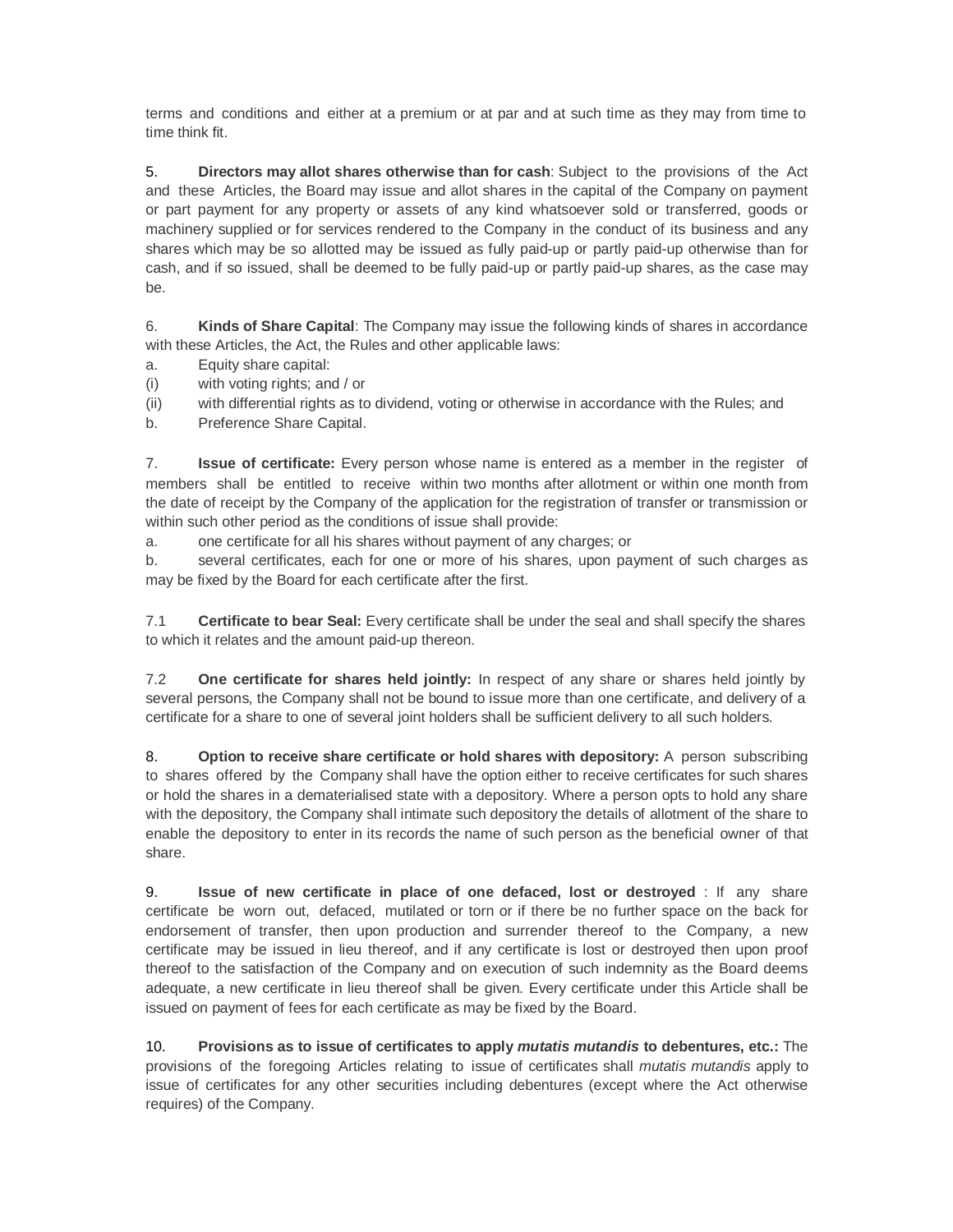11. **Power to pay commission in connection with securities issued** : The Company may exercise the powers of paying commissions conferred by the Act, to any person in connection with the subscription to its securities, provided that the rate per cent or the amount of the commission paid or agreed to be paid shall be disclosed in the manner required by the Act and the Rules. The rate or amount of the commission shall not exceed the rate or amount prescribed in the Rules. Rate of commission in accordance with Rules. The commission may be satisfied by the payment of cash or the allotment of fully or partly paid shares or partly in the one way and partly in the other.

12. **Variation of members' rights**: If at any time the share capital is divided into different classes of shares, the rights attached to any class (unless otherwise provided by the terms of issue of the shares of that class) may, subject to the provisions of the Act, and whether or not the Company is being wound up, be varied with the consent in writing, of such number of the holders of the issued shares of that class, or with the sanction of a resolution passed at a separate meeting of the holders of the shares of that class, as prescribed by the Act.

12.1 **Provisions as to general meetings to apply** *mutatis mutandis* **to each meeting**: To every such separate meeting, the provisions of these Articles relating to general meetings shall mutatis mutandis apply.

13. **Issue of further shares not to affect rights of existing members**: The rights conferred upon the holders of the shares of any class issued with preferred or other rights shall not, unless otherwise expressly provided by the terms of issue of the shares of that class, be deemed to be varied by the creation or issue of further shares ranking pari passu therewith.

14. **Terms and conditions and in such manner as determined:** Subject to the provisions of the Act, the Board shall have the power to issue or re-issue preference shares of one or more classes which are liable to be redeemed, or converted to equity shares, on such terms and conditions and in such manner as determined by the Board in accordance with the Act.

15. **Further issue of share capital**: The Board or the Company, as the case may be, may, in accordance with the Act and the Rules, issue further shares to -

a. persons who, at the date of offer, are holders of equity shares of the Company; such offer shall be deemed to include a right exercisable by the person concerned to renounce the shares offered to him or any of them in favour of any other person; or

b. employees under any scheme of employees' stock option; or

c. any persons, whether or not those persons include the persons referred to in clause (a) or clause (b) above.

15.1 **Mode of further issue of shares:** A further issue of shares may be made in any manner whatsoever as the Board may determine including by way of preferential offer or private placement, subject to and in accordance with the Act and the Rules.

### **LIEN**

16. **Company's lien on shares** : The Company shall have a first and paramount lien -

a. on every share (not being a fully paid share), for all monies (whether presently payable or not) called, or payable at a fixed time, in respect of that share; and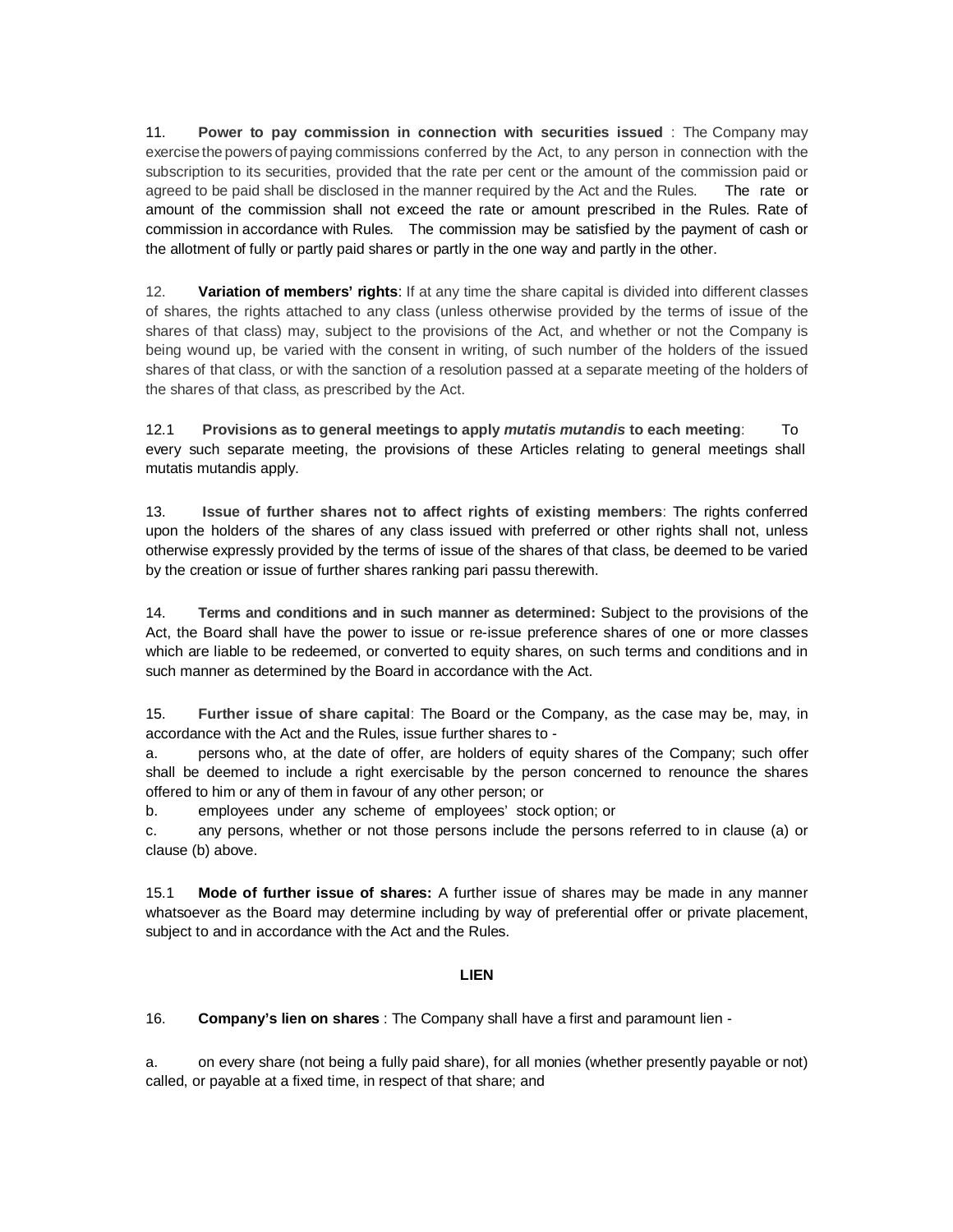b. on all shares (not being fully paid shares) standing registered in the name of a member, for all monies presently payable by him or his estate to the Company:

Provided that the Board may at any time declare any share to be wholly or in part exempt from the provisions of this clause.

16.1 **Lien to extend to dividends, etc**.: The Company's lien, if any, on a share shall extend to all dividends or interest, as the case may be, payable and bonuses declared from time to time in respect of such shares for any money owing to the Company.

16.2 **Waiver of lien in case of registration**: Unless otherwise agreed by the Board, the registration of a transfer of shares shall operate as a waiver of the Company's lien.

17. **As to enforcing lien by sale:** :The Company may sell, in such manner as the Board thinks fit, any shares on which the Company has a lien:

Provided that no sale shall be made—

a. unless a sum in respect of which the lien exists is presently payable; or

b. until the expiration of fourteen days after a notice in writing stating and demanding payment of such part of the amount in respect of which the lien exists as is presently payable, has been given to the registered holder for the time being of the share or to the person entitled thereto by reason of his death or insolvency or otherwise.

18. **Validity of sale:** To give effect to any such sale, the Board may authorise some person to transfer the shares sold to the purchaser thereof.

18.1 **Purchaser to be registered holder**: The purchaser shall be registered as the holder of the shares comprised in any such transfer.

18.2 **Validity of Company's receipt**: The receipt of the Company for the consideration (if any) given for the share on the sale thereof shall (subject, if necessary, to execution of an instrument of transfer or a transfer by relevant system, as the case may be) constitute a good title to the share and the purchaser shall be registered as the holder of the share.

18.3 **Purchaser not affected**: The purchaser shall not be bound to see to the application of the purchase money, nor shall his title to the shares be affected by any irregularity or invalidity in the proceedings with reference to the sale.

19. **Application of proceeds of sale:** The proceeds of the sale shall be received by the Company and applied in payment of such part of the amount in respect of which the lien exists as is presently payable.

19.1 **Payment of residual money:** The residue, if any, shall, subject to a like lien for sums not presently payable as existed upon the shares before the sale, be paid to the person entitled to the shares at the date of the sale.

20. **Outsider's lien not to affect Company's lien:** In exercising its lien, the Company shall be entitled to treat the registered holder of any share as the absolute owner thereof and accordingly shall not (except as ordered by a court of competent jurisdiction or unless required by any statute) be bound to recognise any equitable or other claim to, or interest in, such share on the part of any other person,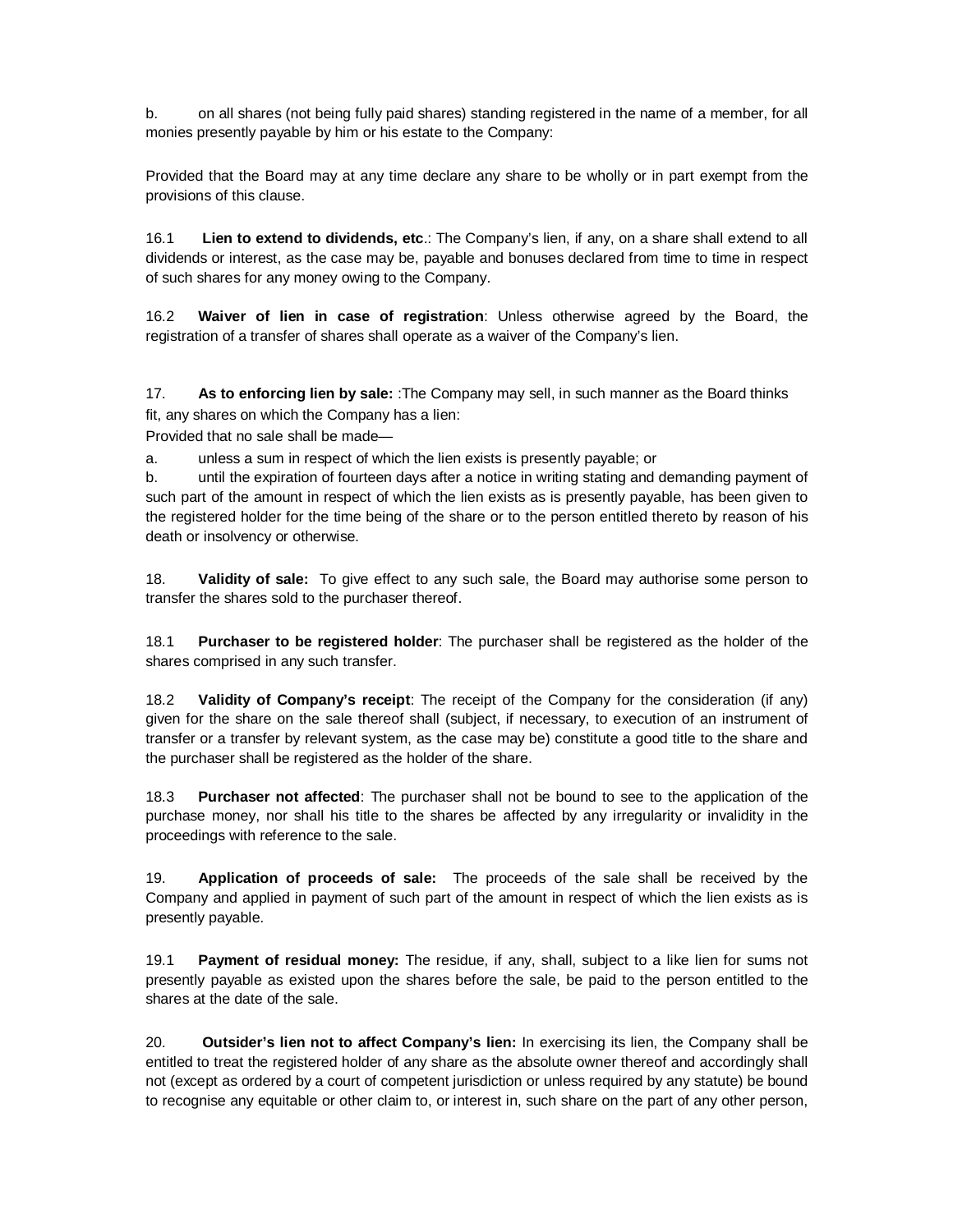whether a creditor of the registered holder or otherwise. The Company's lien shall prevail notwithstanding that it has received notice of any such claim.

21. **Provisions as to lien to apply mutatis mutandis to debentures, etc.:** The provisions of these Articles relating to lien shall mutatis mutandis apply to any other securities including debentures of the Company.

### **CALLS ON SHARES**

22. **Board may make Calls :** The Board may, from time to time, make calls upon the members in respect of any monies unpaid on their shares (whether on account of the nominal value of the shares or by way of premium) and not by the conditions of allotment thereof made payable at fixed times.

22.1 **Notice of call:** Each member shall, subject to receiving at least fourteen days' notice specifying the time or times and place of payment, pay to the Company, at the time or times and place so specified, the amount called on his shares.

22.2 **Board may extend time for payment:** The Board may, from time to time, at its discretion, extend the time fixed for the payment of any call in respect of one or more members as the Board may deem appropriate in any circumstances.

22.3 **Revocation or postponement of call:** A call may be revoked or postponed at the discretion of the Board.

23. **Call to take effect from date of resolution:** A call shall be deemed to have been made at the time when the resolution of the Board authorising the call was passed and may be required to be paid by instalments.

24. **Liability of joint holders of shares:** The joint holders of a share shall be jointly and severally liable to pay all calls in respect thereof.

25. **When interest on call or instalment payable:** If a sum called in respect of a share is not paid before or on the day appointed for payment thereof (the "due date"), the person from whom the sum is due shall pay interest thereon from the due date to the time of actual payment at such rate as may be fixed by the Board.

25.1 **Board may waive interest:** The Board shall be at liberty to waive payment of any such interest wholly or in part.

25.2 **Sums deemed to be calls:** Any sum which by the terms of issue of a share becomes payable on allotment or at any fixed date, whether on account of the nominal value of the share or by way of premium, shall, for the purposes of these Articles, be deemed to be a call duly made and payable on the date on which by the terms of issue such sum becomes payable.

25.3 **Effect of non-payment of sums :** In case of non-payment of such sum, all the relevant provisions of these Articles as to payment of interest and expenses, forfeiture or otherwise shall apply as if such sum had become payable by virtue of a call duly made and notified.

### 25.4 **Payment in anticipation of calls may carry interest**: The Board -

a. may, if it thinks fit, receive from any member willing to advance the same, all or any part of the monies uncalled and unpaid upon any shares held by him; and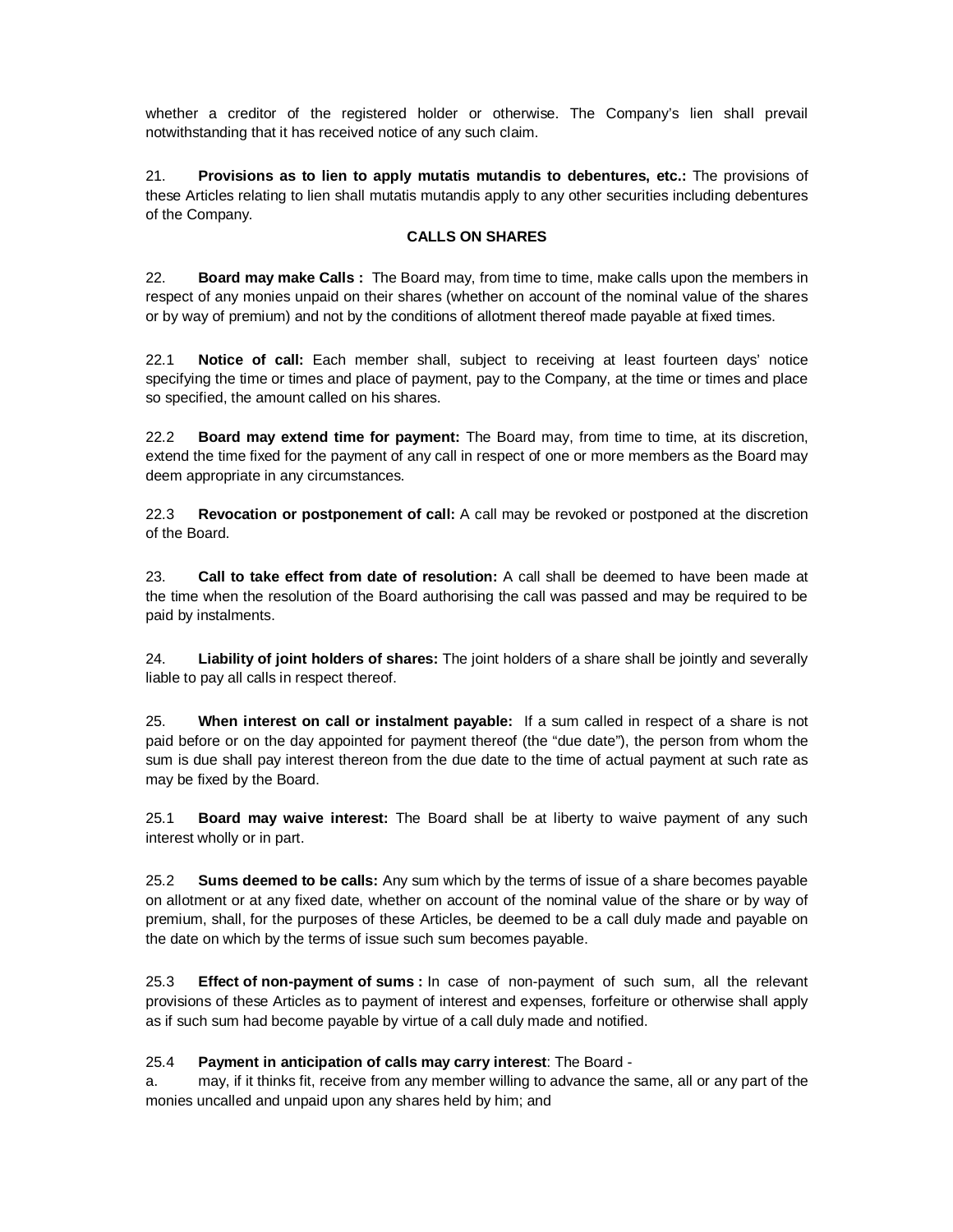b. upon all or any of the monies so advanced, may (until the same would, but for such advance, become presently payable) pay interest at such rate as may be fixed by the Board. Nothing contained in this clause shall confer on the member (a) any right to participate in profits or dividends or (b) any voting rights in respect of the moneys so paid by him until the same would, but for such payment, become presently payable by him.

26. **Instalments on shares to be duly paid :** If by the conditions of allotment of any shares, the whole or part of the amount of issue price thereof shall be payable by instalments, then every such instalment shall, when due, be paid to the Company by the person who, for the time being and from time to time, is or shall be the registered holder of the share or the legal representative of a deceased registered holder.

27. **Calls on shares of same class to be on uniform basis:** All calls shall be made on a uniform basis on all shares falling under the same class.

Explanation: Shares of the same nominal value on which different amounts have been paid-up shall not be deemed to fall under the same class.

28. **Partial payment not to preclude forfeiture:** Neither a judgment nor a decree in favour of the Company for calls or other moneys due in respect of any shares nor any part payment or satisfaction thereof nor the receipt by the Company of a portion of any money which shall from time to time be due from any member in respect of any shares either by way of principal or interest nor any indulgence granted by the Company in respect of payment of any such money shall preclude the forfeiture of such shares as herein provided.

29. **Provisions as to calls to apply mutatis mutandis to debentures, etc.:** The provisions of these Articles relating to calls shall mutatis mutandis apply to any other securities including debentures of the Company.

# **TRANSFER OF SHARES**

30. **Instrument of transfer to be executed by transferor and transferee.** The instrument of transfer of any share in the Company shall be duly executed by or on behalf of both the transferor and transferee. The transferor shall be deemed to remain a holder of the share until the name of the transferee is entered in the register of members in respect thereof.

31. **Board may refuse to register transfer:** The Board may, subject to the right of appeal conferred by the Act decline to register –

a. the transfer of a share, not being a fully paid share, to a person of whom they do not approve; or

b. any transfer of shares on which the Company has a lien.

32. **Board may decline to recognise instrument of transfer:** In case of shares held in physical form, the Board may decline to recognise any instrument of transfer unless -

a. the instrument of transfer is duly executed and is in the form as prescribed in the Rules made under the Act;

b. the instrument of transfer is accompanied by the certificate of the shares to which it relates, and such other evidence as the Board may reasonably require to show the right of the transferor to make the transfer; and

c. the instrument of transfer is in respect of only one class of shares.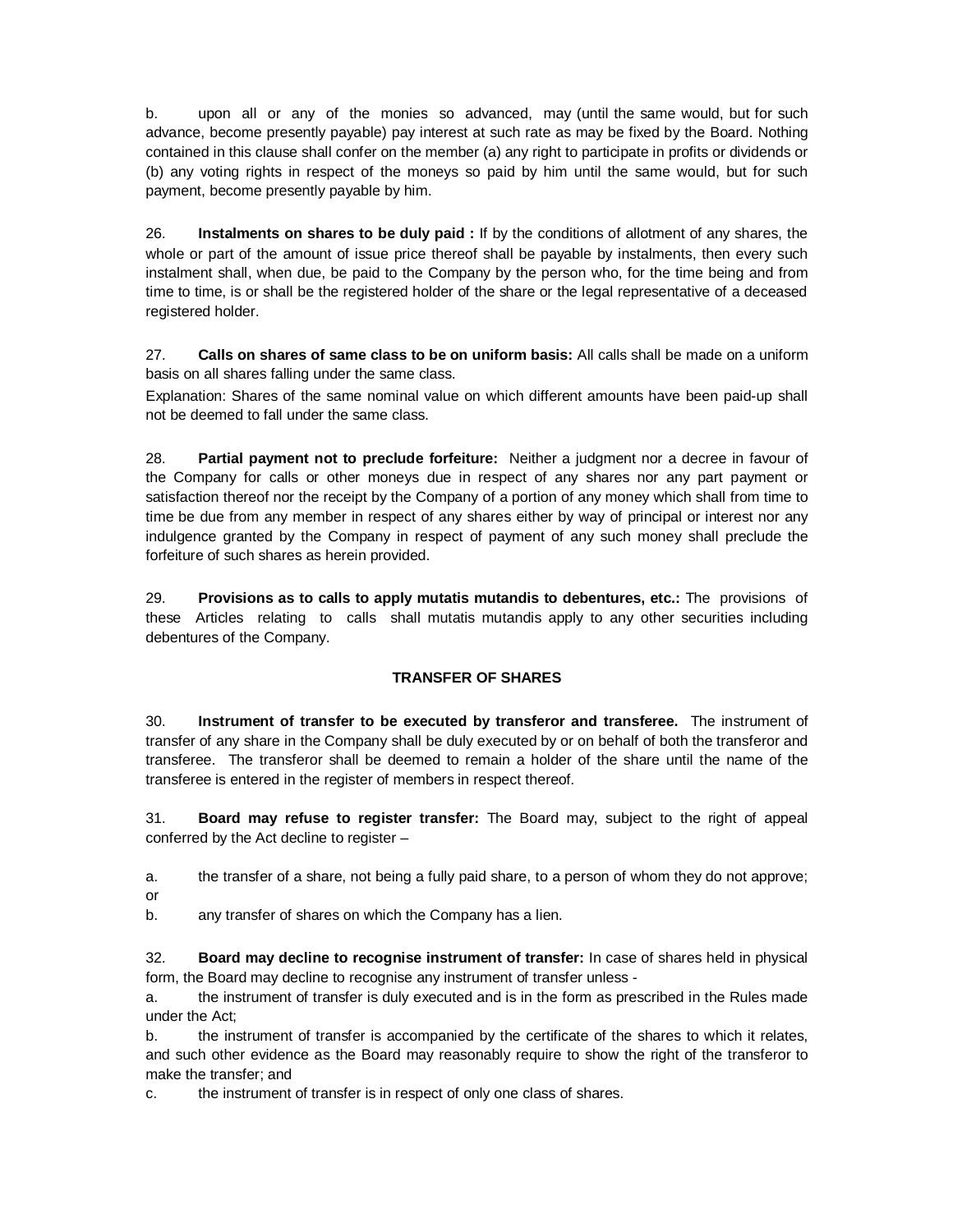33. **Transfer of shares when suspended:** On giving of previous notice of at least seven days or such lesser period in accordance with the Act and Rules made thereunder, the registration of transfers may be suspended at such times and for such periods as the Board may from time to time determine: Provided that such registration shall not be suspended for more than thirty days at any one time or for more than forty- five days in the aggregate in any year.

34. **Provisions as to transfer of shares to apply mutatis mutandis to debentures, etc.:** The provisions of these Articles relating to transfer of shares shall mutatis mutandis apply to any other securities including debentures of the Company.

# **TRANSMISSION OF SHARES**

35. **Title to shares on death of a member:** On the death of a member, the survivor or survivors where the member was a joint holder, and his nominee or nominees or legal representatives where he was a sole holder, shall be the only persons recognised by the Company as having any title to his interest in the shares. However nothing in this clause shall release the estate of a deceased joint holder from any liability in respect of any share which had been jointly held by him with other persons.

36. **Transmission Clause**: Any person becoming entitled to a share in consequence of the death or insolvency of a member may, upon such evidence being produced as may from time to time properly be required by the Board and subject as hereinafter provided, elect, either -

a. to be registered himself as holder of the share; or

b. to make such transfer of the share as the deceased or insolvent member could have made.

36.1 **Board's right unaffected** :The Board shall, in either case, have the same right to decline or suspend registration as it would have had, if the deceased or insolvent member had transferred the share before his death or insolvency.

36.2 **Indemnity to the Company**: The Company shall be fully indemnified by such person from all liability, if any, by actions taken by the Board to give effect to such registration or transfer.

37. **Right to election of holder of share:** If the person so becoming entitled shall elect to be registered as holder of the share himself, he shall deliver or send to the Company a notice in writing signed by him stating that he so elects.

37.1 **Manner of testifying election:** If the person aforesaid shall elect to transfer the share, he shall testify his election by executing a transfer of the share.

37.2 **Limitations applicable to notice:** All the limitations, restrictions and provisions of these regulations relating to the right to transfer and the registration of transfers of shares shall be applicable to any such notice or transfer as aforesaid as if the death or insolvency of the member had not occurred and the notice or transfer were a transfer signed by that member.

37.3 **Claimant to be entitled to same advantage:** A person becoming entitled to a share by reason of the death or insolvency of the holder shall be entitled to the same dividends and other advantages to which he would be entitled if he were the registered holder of the share, except that he shall not, before being registered as a member in respect of the share, be entitled in respect of it to exercise any right conferred by membership in relation to meetings of the Company: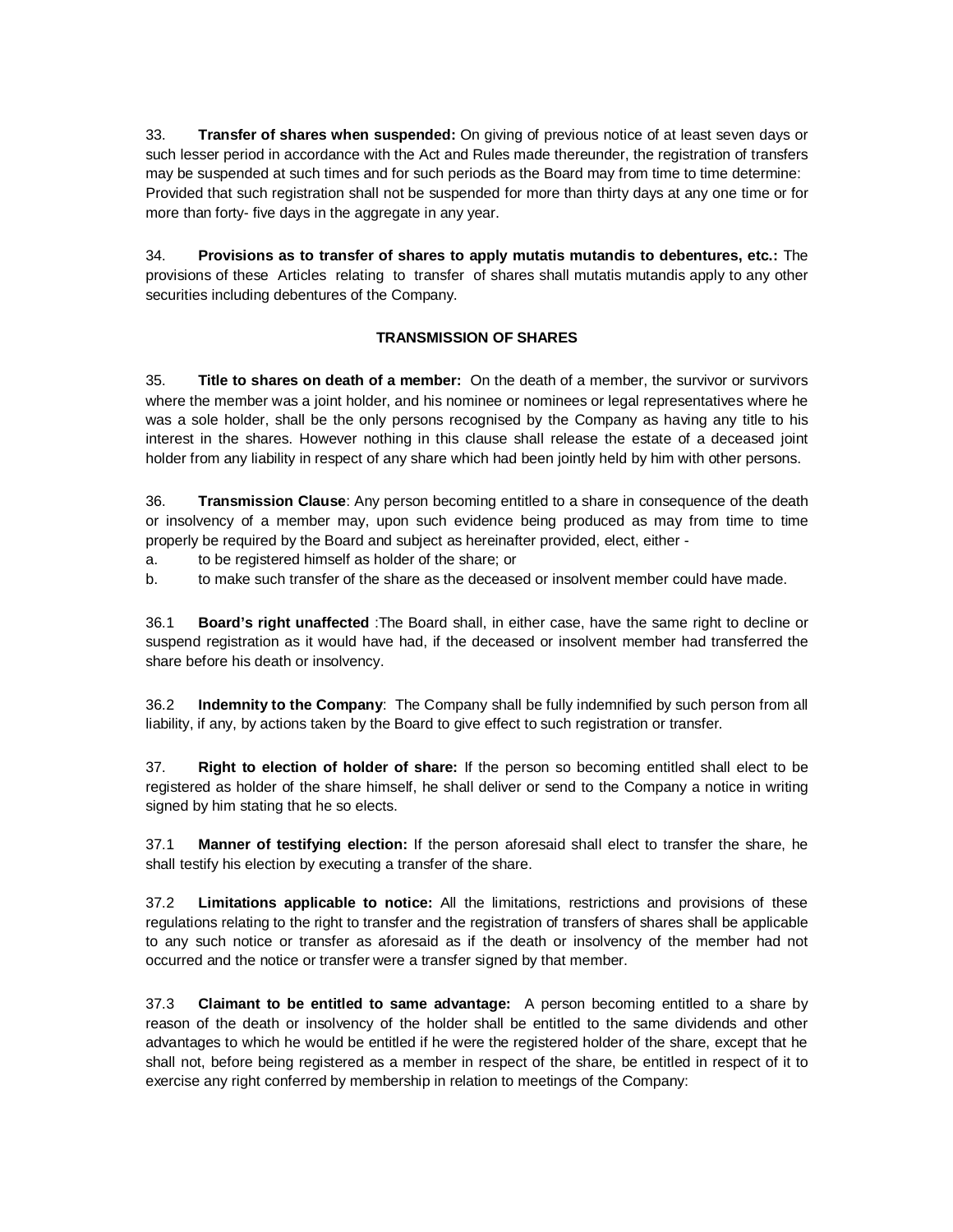Provided that the Board may, at any time, give notice requiring any such person to elect either to be registered himself or to transfer the share, and if the notice is not complied with within ninety days, the Board may thereafter withhold payment of all dividends, bonuses or other monies payable in respect of the share, until the requirements of the notice have been complied with.

38. **Provisions as to transmission to apply mutatis mutandis to debentures, etc.:** The provisions of these Articles relating to transmission by operation of law shall mutatis mutandis apply to any other securities including debentures of the Company.

# **FORFEITURE OF SHARES**

39. **If call or instalment not paid notice must be given:**If a member fails to pay any call, or instalment of a call or any money due in respect of any share, on the day appointed for payment thereof, the Board may, at any time thereafter during such time as any part of the call or instalment remains unpaid or a judgement or decree in respect thereof remains unsatisfied in whole or in part, serve a notice on him requiring payment of so much of the call or instalment or other money as is unpaid, together with any interest which may have accrued and all expenses that ` have been incurred by the Company by reason of non-payment.

40. **Form of notice :** The notice aforesaid shall:

a. name a further day (not being earlier than the expiry of fourteen days from the date of service of the notice) on or before which the payment required by the notice is to be made; and

b. state that, in the event of non-payment on or before the day so named, the shares in respect of which the call was made shall be liable to be forfeited.

41. **In default of payment of shares to be forfeited:** If the requirements of any such notice as aforesaid are not complied with, any share in respect of which the notice has been given may, at any time thereafter, before the payment required by the notice has been made, be forfeited by a resolution of the Board to that effect.

42. **Receipt of part amount or grant of indulgence not to affect forfeiture:** Neither the receipt by the Company for a portion of any money which may from time to time be due from any member in respect of his shares, nor any indulgence that may be granted by the Company in respect of payment of any such money, shall preclude the Company from thereafter proceeding to enforce a forfeiture in respect of such shares as herein provided. Such forfeiture shall include all dividends declared or any other moneys payable in respect of the forfeited shares and not actually paid before the forfeiture.

43. **Entry of forfeiture in register of members:** When any share shall have been so forfeited, notice of the forfeiture shall be given to the defaulting member and an entry of the forfeiture with the date thereof, shall forthwith be made in the register of members but no forfeiture shall be invalidated by any omission or neglect or any failure to give such notice or make such entry as aforesaid.

44. **Effect of forfeiture:** The forfeiture of a share shall involve extinction at the time of forfeiture, of all interest in and all claims and demands against the Company, in respect of the share and all other rights incidental to the share.

45. **Forfeited shares may be sold, etc.:** A forfeited share shall be deemed to be the property of the Company and may be sold or re-allotted or otherwise disposed of either to the person who was before such forfeiture the holder thereof or entitled thereto or to any other person on such terms and in such manner as the Board thinks fit.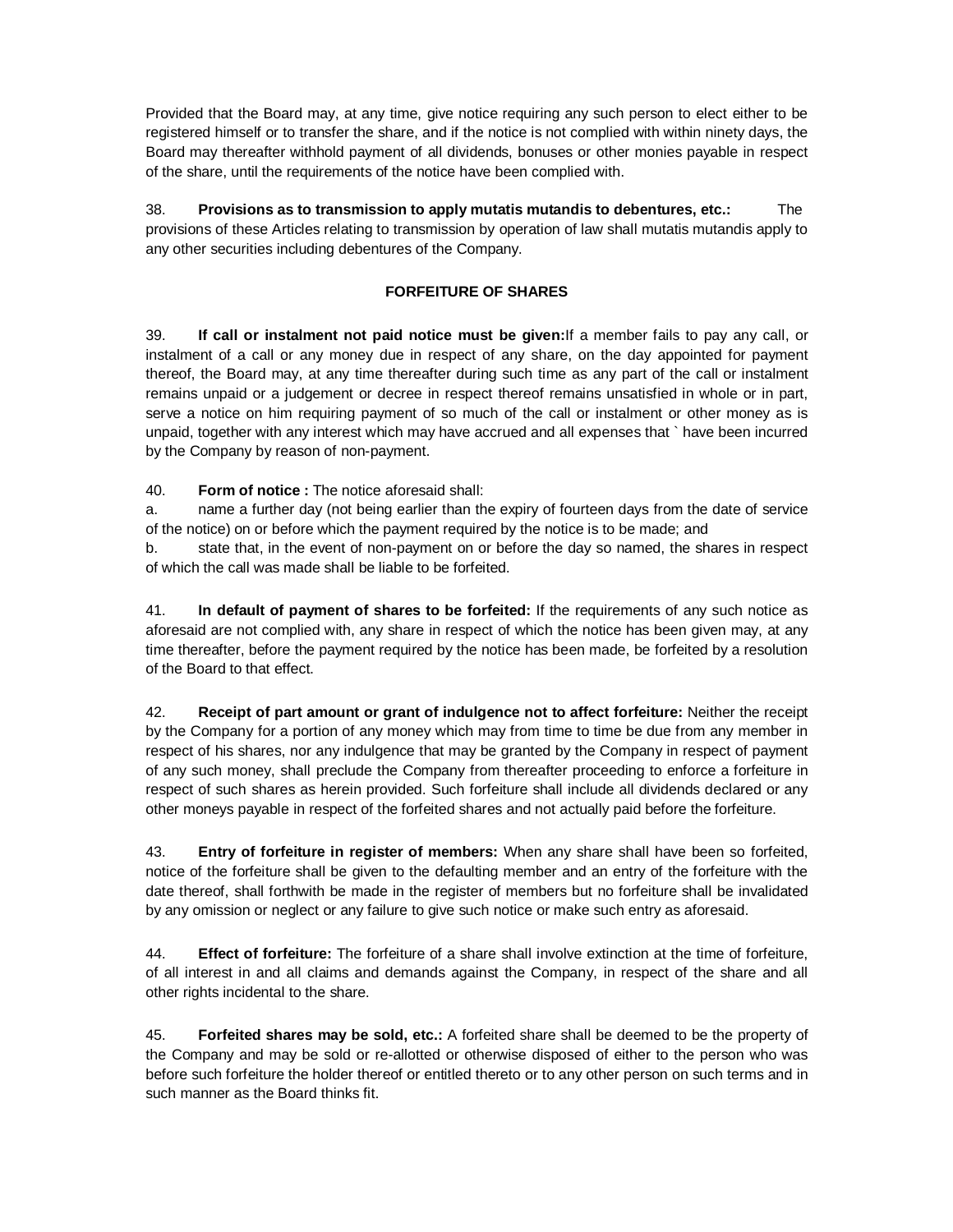45.1 **Cancellation of forfeiture**: At any time before a sale, re-allotment or disposal as aforesaid, the Board may cancel the forfeiture on such terms as it thinks fit.

46. **Members still liable to pay money owing at the time of forfeiture:** A person whose shares have been forfeited shall cease to be a member in respect of the forfeited shares, but shall, notwithstanding the forfeiture, remain liable to pay, and shall pay, to the Company all monies which, at the date of forfeiture, were presently payable by him to the Company in respect of the shares.

46.1 **Member still liable to pay money owing at time of forfeiture and interest:** All such monies payable shall be paid together with interest thereon at such rate as the Board may determine, from the time of forfeiture until payment or realisation. The Board may, if it thinks fit, but without being under any obligation to do so, enforce the payment of the whole or any portion of the monies due, without any allowance for the value of the shares at the time of forfeiture or waive payment in whole or in part.

46.2 **Cesser of liability:** The liability of such person shall cease if and when the Company shall have received payment in full of all such monies in respect of the shares.

47. **Certificate of forfeiture:** A duly verified declaration in writing that the declarant is a director, the manager or the secretary of the Company, and that a share in the Company has been duly forfeited on a date stated in the declaration, shall be conclusive evidence of the facts therein stated as against all persons claiming to be entitled to the share;

47.1 **Title of purchaser and transferee of forfeited shares:** The Company may receive the consideration, if any, given for the share on any sale, re-allotment or disposal thereof and may execute a transfer of the share in favour of the person to whom the share is sold or disposed of;

47.2 **Transferee to be registered as holder :** The transferee shall thereupon be registered as the holder of the share; and

47.3 **Transferee not affected :** The transferee shall not be bound to see to the application of the purchase money, if any, nor shall his title to the share be affected by any irregularity or invalidity in the proceedings in reference to the forfeiture, sale, re-allotment or disposal of the share.

48. **Validity of sales** : Upon any sale after forfeiture or for enforcing a lien in exercise of the powers hereinabove given, the Board may, if necessary, appoint some person to execute an instrument for transfer of the shares sold and cause the purchaser's name to be entered in the register of members in respect of the shares sold and after his name has been entered in the register of members in respect of such shares the validity of the sale shall not be impeached by any person.

49. **Cancellation of share certificate in respect of forfeited shares:** Upon any sale, reallotment or other disposal under the provisions of the preceding Articles, the certificate(s), if any, originally issued in respect of the relative shares shall (unless the same shall on demand by the Company has been previously surrendered to it by the defaulting member) stand cancelled and become null and void and be of no effect, and **the Board shall be entitled to issue a duplicate certificate(s) in respect of the said shares to the person(s) entitled thereto.**

50. **Surrender of share certificates:** The Board may, subject to the provisions of the Act, accept a surrender of any share from or by any member desirous of surrendering them on such terms as they think fit.

51. **Sums deemed to be calls:** The provisions of these Articles as to forfeiture shall apply in the case of non-payment of any sum which, by the terms of issue of a share, becomes payable at a fixed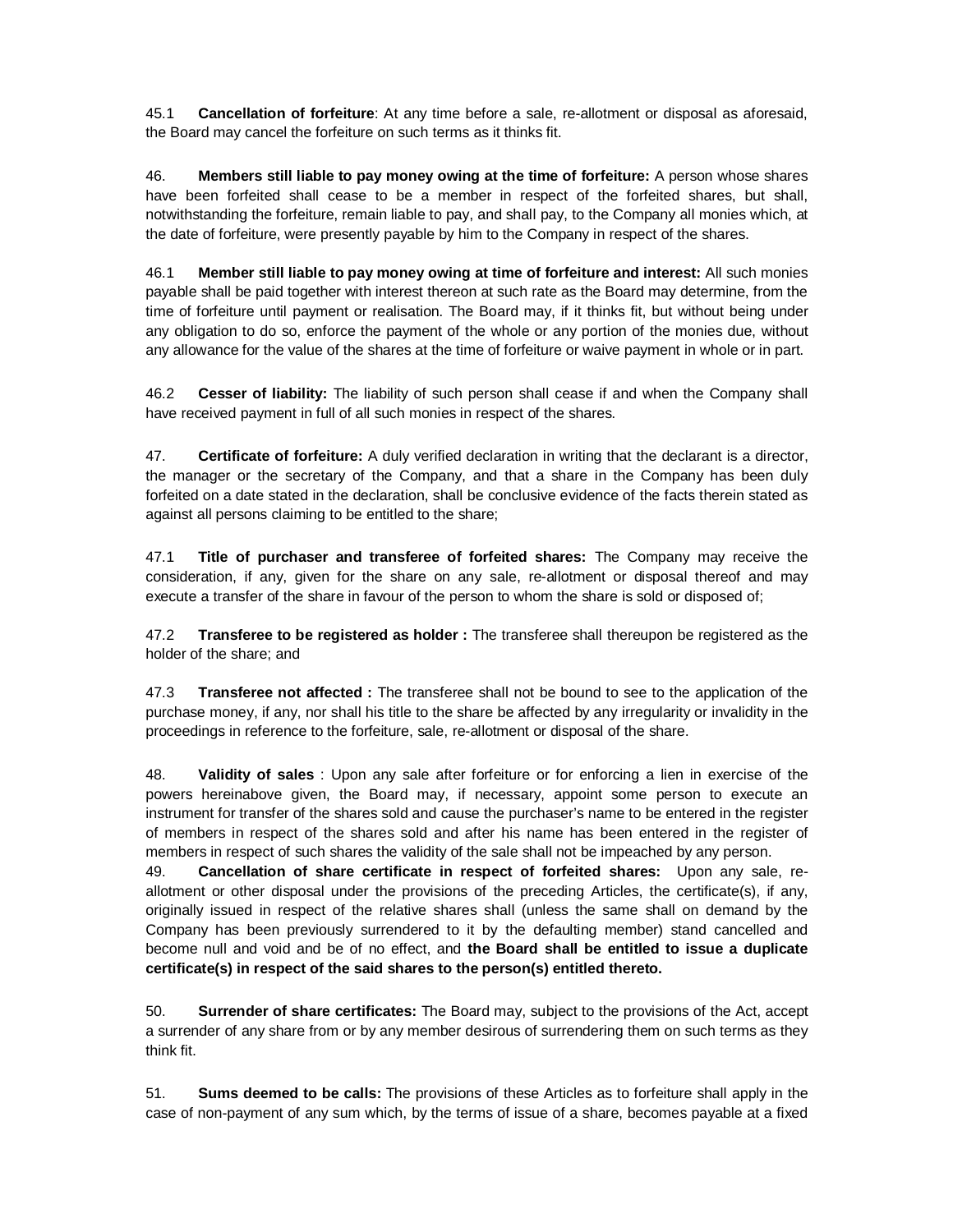time, whether on account of the nominal value of the share or by way of premium, as if the same had been payable by virtue of a call duly made and notified.

52. **Provisions as to forfeiture of shares to apply mutatis mutandis to debentures, etc.:** The provisions of these Articles relating to forfeiture of shares shall mutatis mutandis apply to any other securities including debentures of the Company.

# **ALTERATION OF CAPITAL**

53. **Power to alter share capital:** Subject to the provisions of the Act, the Company may, by ordinary resolution -

a. increase the share capital by such sum, to be divided into shares of such amount as it thinks expedient;

b. consolidate and divide all or any of its share capital into shares of larger amount than its existing shares:

Provided that any consolidation and division which results in changes in the voting percentage of members shall require applicable approvals under the Act;

c. convert all or any of its fully paid-up shares into stock, and reconvert that stock into fully paidup shares of any denomination;

d. sub-divide its existing shares or any of them into shares of smaller amount than is fixed by the memorandum;

e. cancel any shares which, at the date of the passing of the resolution, have not been taken or agreed to be taken by any person.

### 54. **Where shares are converted into stock:**

a. the holders of stock may transfer the same or any part thereof in the same manner as, and subject to the same Articles under which, the shares from which the stock arose might before the conversion have been transferred, or as near thereto as circumstances admit:

Provided that the Board may, from time to time, fix the minimum amount of stock transferable, so, however, that such minimum shall not exceed the nominal amount of the shares from which the stock arose;

b. the holders of stock shall, according to the amount of stock held by them, have the same rights, privileges and advantages as regards dividends, voting at meetings of the Company, and other matters, as if they held the shares from which the stock arose; but no such privilege or advantage (except participation in the dividends and profits of the Company and in the assets on winding up) shall be conferred by an amount of stock which would not, if existing in shares, have conferred that privilege or advantage;

c. such of these Articles of the Company as are applicable to paid-up shares shall apply to stock and the words "share" and "shareholder"/"member" shall include "stock" and "stock-holder" respectively.

55. **Reduction of Share Capital:** The Company may, by resolution as prescribed by the Act, reduce in any manner and in accordance with the provisions of the Act and the Rules, —

- a. its share capital; and/or
- b. any capital redemption reserve account; and/or
- c. any securities premium account; and/or
- d. any other reserve in the nature of share capital.

### **JOINT HOLDERS**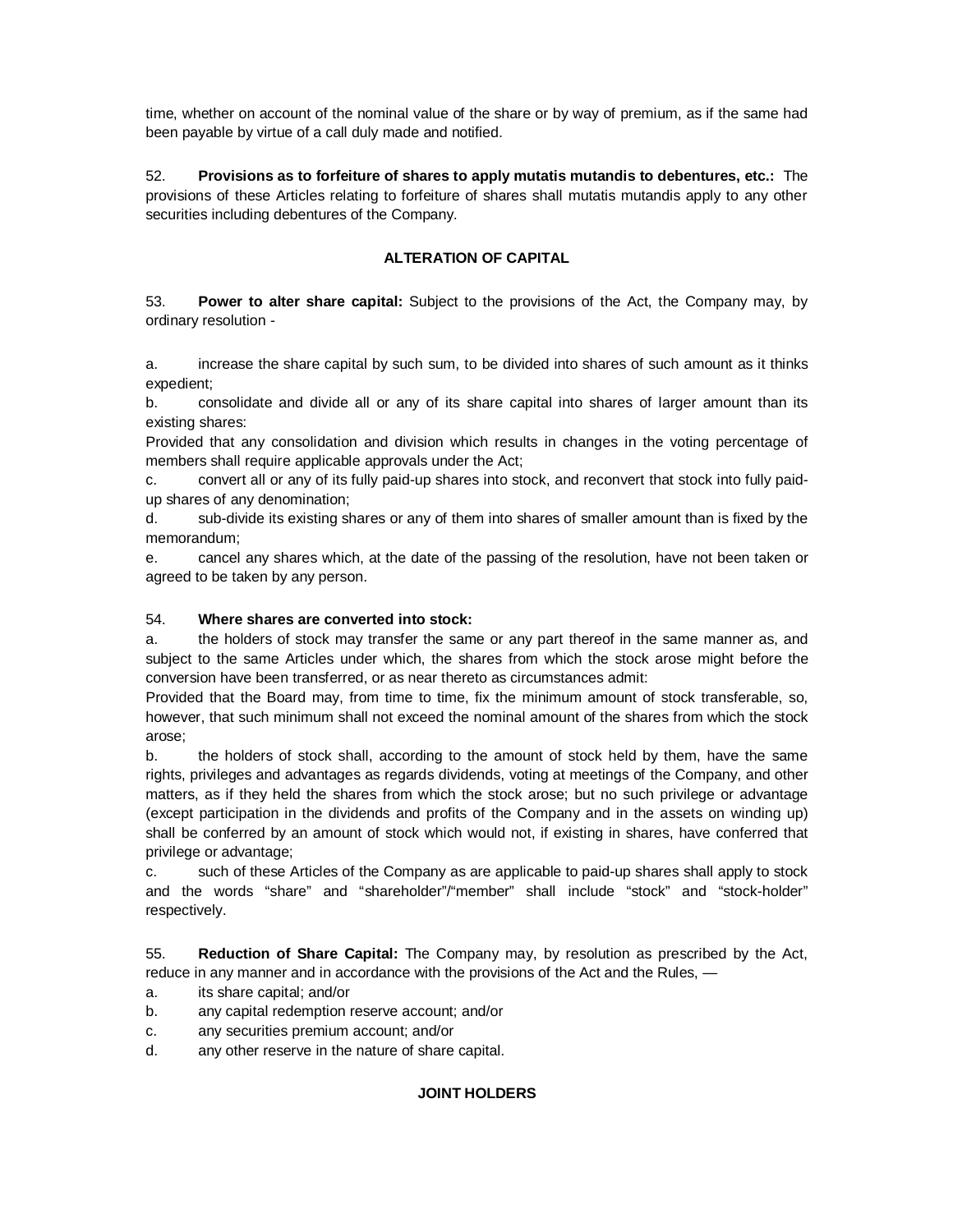56. **Joint-holder:** Where two or more persons are registered as joint holders (not more than three) of any share, they shall be deemed (so far as the Company is concerned) to hold the same as joint tenants with benefits of survivorship, subject to the following and other provisions contained in these Articles:

56.1 **Liability of a Joint-holder:** The joint-holders of any share shall be liable severally as well as jointly for and in respect of all calls or instalments and other payments which ought to be made in respect of such share.

56.2 **Death of one or more joint-holders:** On the death of any one or more of such joint-holders, the survivor or survivors shall be the only person or persons recognized by the Company as having any title to the share but the Directors may require such evidence of death as they may deem fit, and nothing herein contained shall be taken to release the estate of a deceased joint-holder from any liability on shares held by him jointly with any other person.

56.3 **Receipt of one sufficient:** Any one of such joint holders may give effectual receipts of any dividends, interests or other moneys payable in respect of such share.

56.4 **Delivery of certificate and giving of notice to first named holder:** Only the person whose name stands first in the register of members as one of the joint-holders of any share shall be entitled to the delivery of certificate, if any, relating to such share or to receive notice (which term shall be deemed to include all relevant documents) and any notice served on or sent to such person shall be deemed service on all the joint-holders.

56.5 **Vote of jointholders** : (i) Any one of two or more joint-holders may vote at any meeting either personally or by attorney or by proxy in respect of such shares as if he were solely entitled thereto and if more than one of such joint- holders be present at any meeting personally or by proxy or by attorney then that one of such persons so present whose name stands first or higher (as the case may be) on the register in respect of such shares shall alone be entitled to vote in respect thereof. Several executors or administrators of a deceased member in whose (deceased member) sole name any share stands, shall for the purpose of this clause be deemed joint-holders.

56.6 **Provisions as to joint holders as to shares to apply mutatis mutandis to debentures, etc.:** The provisions of these Articles relating to joint holders of shares shall mutatis mutandis apply to any other securities including debentures of the Company registered in joint names.

# **CAPITALISATION OF PROFITS**

57.

(1) **Capitalisation:** The Company by ordinary resolution in general meeting may, upon the recommendation of the Board, resolve —

a. that it is desirable to capitalise any part of the amount for the time being standing to the credit of any of the Company's reserve accounts, or to the credit of the profit and loss account, or otherwise available for distribution; and

b. that such sum be accordingly set free for distribution in the manner specified in clause (2) below amongst the members who would have been entitled thereto, if distributed by way of dividend and in the same proportions.

(2) **Sum how applied:** The sum aforesaid shall not be paid in cash but shall be applied, subject to the provision contained in clause (3) below, either in or towards :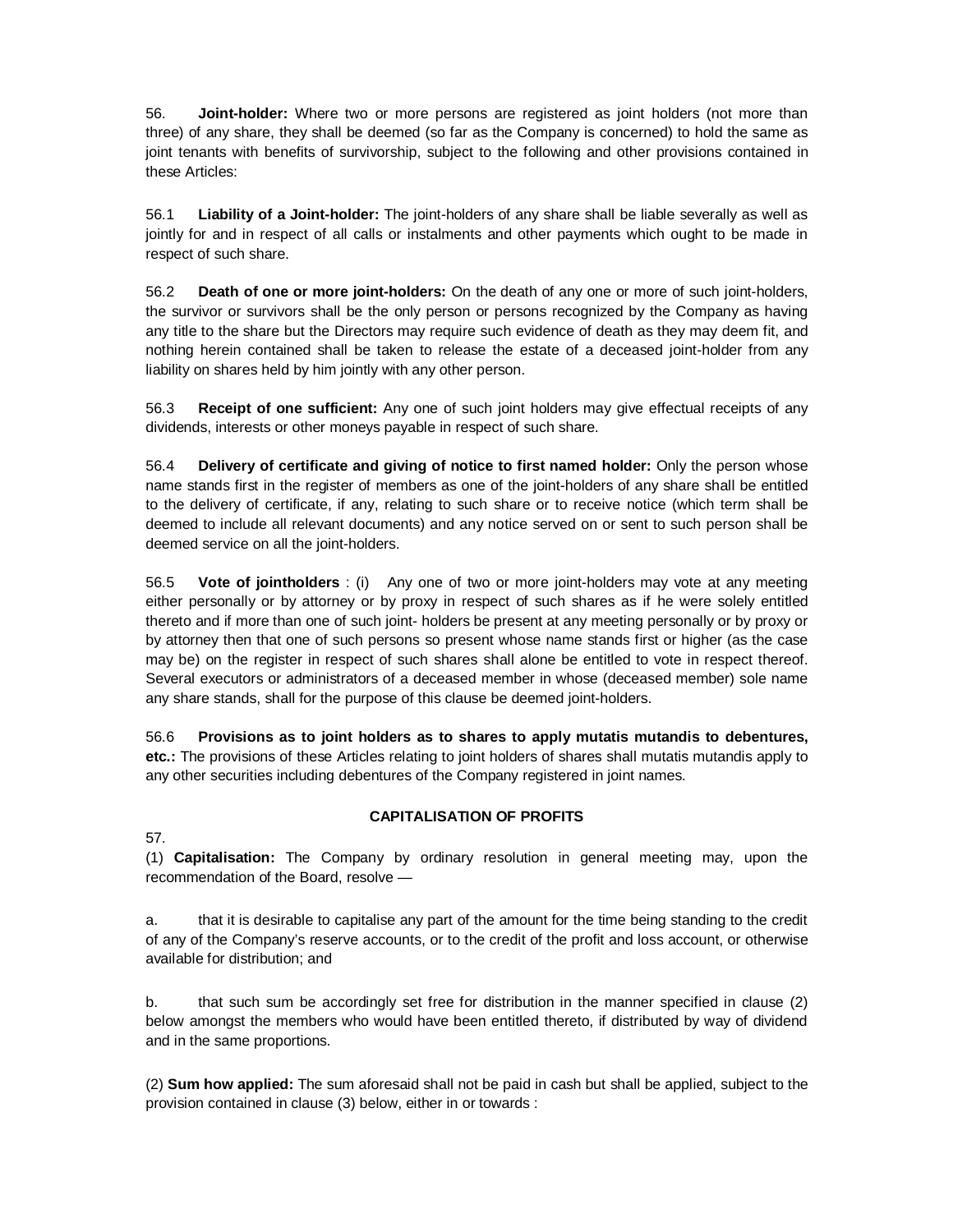(A) paying up any amounts for the time being unpaid on any shares held by such members respectively;

(B) paying up in full, unissued shares or other securities of the Company to be allotted and distributed, credited as fully paid-up, to and amongst such members in the proportions aforesaid;

(C) partly in the way specified in sub-clause (A) and partly in that specified in sub-clause (B).

**(3)** A securities premium account and a capital redemption reserve account or any other permissible reserve account may, for the purposes of this Article, be applied in the paying up of unissued shares to be issued to members of the Company as fully paid bonus shares;

(4) The Board shall give effect to the resolution passed by the Company in pursuance of this Article.

58. **Powers of the Board for capitalisation:** Whenever such a resolution as aforesaid shall have been passed, the Board shall -

a. make all appropriations and applications of the amounts resolved to be capitalised thereby, and all allotments and issues of fully paid shares or other securities, if any; and

b. generally do all acts and things required to give effect thereto.

58.1 **Board's power to issue fractional certificate/coupon etc.:** The Board shall have power—

a. to make such provisions, by the issue of fractional certificates/coupons or by payment in cash or otherwise as it thinks fit, for the case of shares or other securities becoming distributable in fractions; and

b. to authorise any person to enter, on behalf of all the members entitled thereto, into an agreement with the Company providing for the allotment to them respectively, credited as fully paidup, of any further shares or other securities to which they may be entitled upon such capitalisation, or as the case may require, for the payment by the Company on their behalf, by the application thereto of their respective proportions of profits resolved to be capitalised, of the amount or any part of the amounts remaining unpaid on their existing shares.

58.2 **Agreement binding on members:** Any agreement made under such authority shall be effective and binding on such members.

### **BUY-BACK OF SHARES**

59. **Buy-back of shares:** Notwithstanding anything contained in these Articles but subject to all applicable provisions of the Act or any other law for the time being in force, the Company may purchase its own shares or other specified securities.

### **GENERAL MEETINGS**

60. **Extraordinary general meeting:** All general meetings other than annual general meeting shall be called extraordinary general meeting.

61. **Powers of Board to call extraordinary general meeting:** The Board may, whenever it thinks fit, call an extraordinary general meeting.

### **PROCEEDINGS AT GENERAL MEETINGS**

62. **Presence of Quorum:** No business shall be transacted at any general meeting unless a quorum of members is present at the time when the meeting proceeds to business.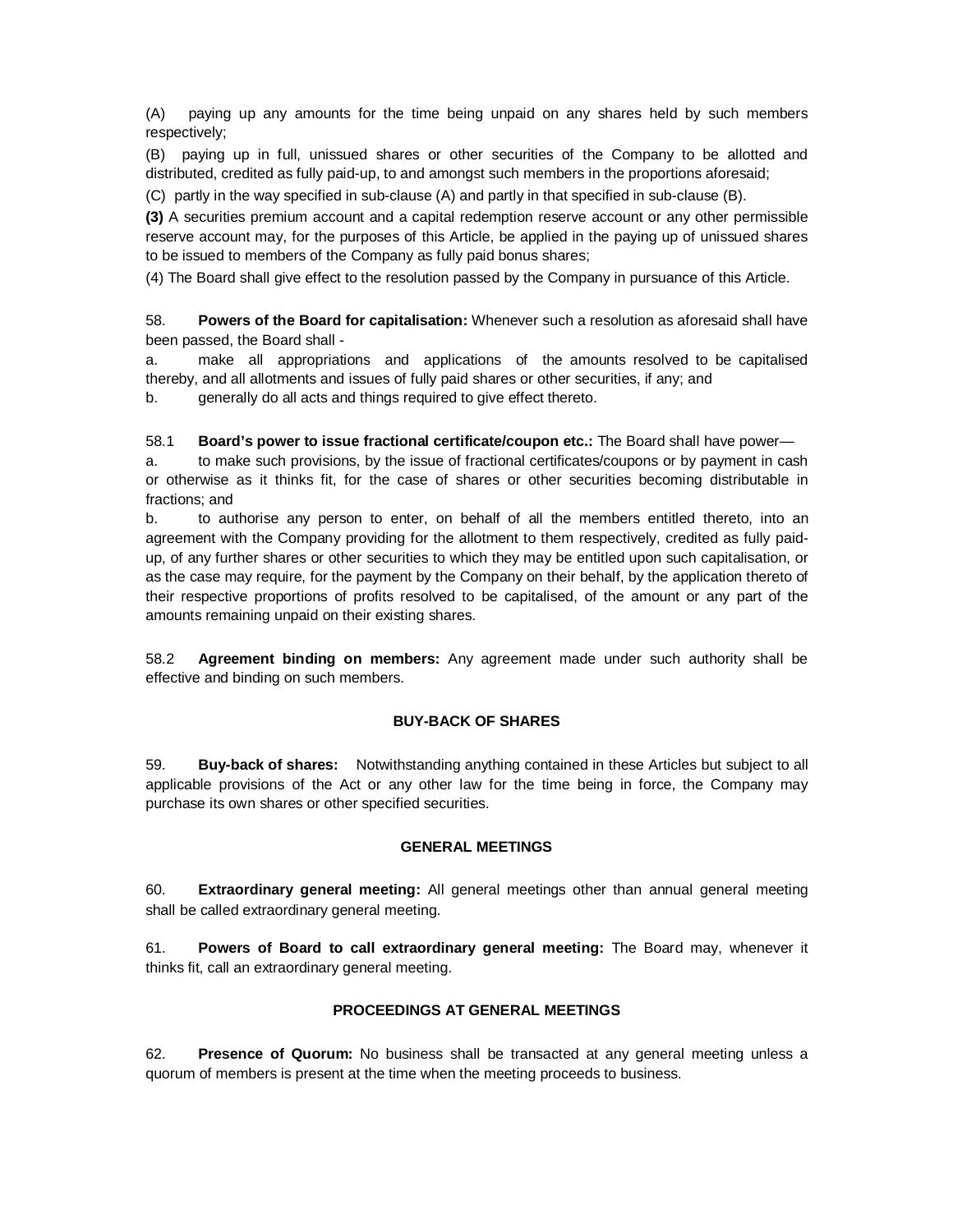62.1 **Business confined to election of Chairperson whilst chair vacant:** No business shall be discussed or transacted at any general meeting except election of Chairperson whilst the chair is vacant.

62.2 **Quorum for general meeting:** The quorum for a general meeting shall be as provided in the Act.

63. **Chairperson of the meetings:** The Chairperson of the Company shall preside as Chairperson at every general meeting of the Company.

63.1 **Directors to elect a Chairperson**: If there is no such Chairperson, or if he is not present within fifteen minutes after the time appointed for holding the meeting, or is unwilling to act as chairperson of the meeting, the directors present shall elect one of their members to be Chairperson of the meeting.

63.2 **Members to elect a Chairperson**: If at any meeting no director is willing to act as Chairperson or if no director is present within fifteen minutes after the time appointed for holding the meeting, the members present shall, by poll or electronically, choose one of their members to be Chairperson of the meeting.

63.3 **Casting vote of Chairperson at general meeting**: On any business at any general meeting, in case of an equality of votes, whether on a show of hands or electronically or on a poll, the Chairperson shall have a second or casting vote.

64. **Minutes of proceedings of meetings and resolutions passed by postal ballot:** The Company shall cause minutes of the proceedings of every general meeting of any class of members or creditors and every resolution passed by postal ballot to be prepared and signed in such manner as may be prescribed by the Rules and kept by making within thirty days of the conclusion of every such meeting concerned or passing of resolution by postal ballot entries thereof in books kept for that purpose with their pages consecutively numbered.

64.1 **Certain matters not to be included in Minutes:** There shall not be included in the minutes any matter which, in the opinion of the Chairperson of the meeting -

- a. is, or could reasonably be regarded, as defamatory of any person; or
- b. is irrelevant or immaterial to the proceedings; or
- c. is detrimental to the interests of the Company.

64.2 **Discretion of Chairperson in relation to Minutes:** The Chairperson shall exercise an absolute discretion in regard to the inclusion or non-inclusion of any matter in the minutes on the grounds specified in the aforesaid clause**.**

64.3 **Minutes to be evidence:** The minutes of the meeting kept in accordance with the provisions of the Act shall be evidence of the proceedings recorded therein.

65.

(1) **Inspection of minute books of general meeting:** The books containing the minutes of the proceedings of any general meeting of the Company or a resolution passed by postal ballot shall:

a. be kept at the registered office of the Company; and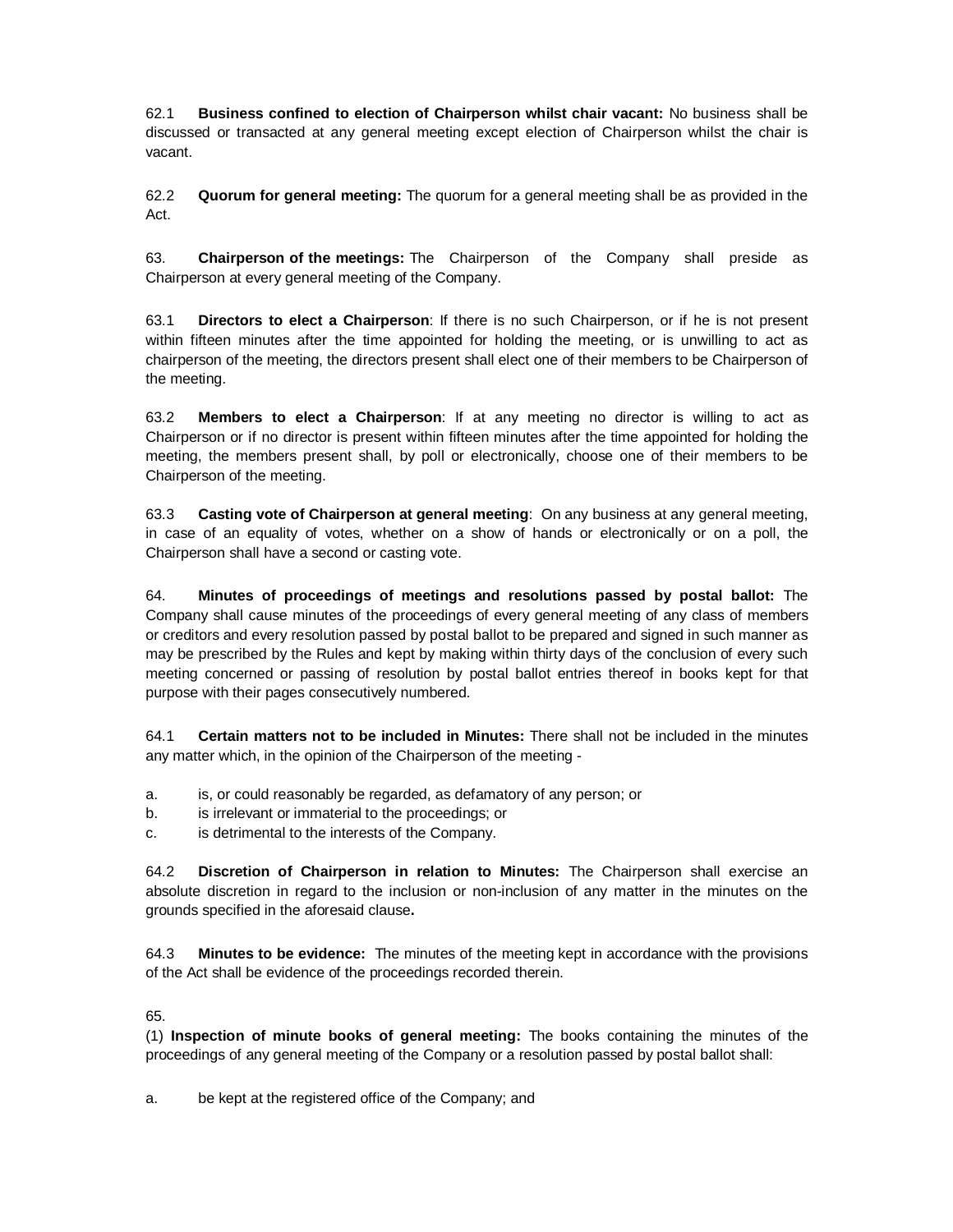b. be open to inspection of any member without charge, during 11.00 a.m. to 1.00 p.m. on all working days other than Saturdays.

(2) Members may obtain copy of minutes: Any member shall be entitled to be furnished, within the time prescribed by the Act, after he has made a request in writing in that behalf to the Company and on payment of such fees as may be fixed by the Board, with a copy of any minutes referred to in clause (1) above:

Provided that a member who has made a request for provision of a soft copy of the minutes of any previous general meeting held during the period immediately preceding three financial years, shall be entitled to be furnished with the same free of cost.

66. **Powers to arrange security at meetings:** The Board, and also any person(s) authorised by it, may take any action before the commencement of any general meeting, or any meeting of a class of members in the Company, which they may think fit to ensure the security of the meeting, the safety of people attending the meeting, and the future orderly conduct of the meeting. Any decision made in good faith under this Article shall be final, and rights to attend and participate in the meeting concerned shall be subject to such decision.

### **ADJOURNMENT OF MEETING**

67. **Chairperson may adjourn the meeting:** The Chairperson may, suo motu, adjourn the meeting from time to time and from place to place.

67.1 **Business at adjourned meeting**: No business shall be transacted at any adjourned meeting other than the business left unfinished at the meeting from which the adjournment took place.

67.2 **Notice of adjourned meeting**: When a meeting is adjourned for thirty days or more, notice of the adjourned meeting shall be given as in the case of an original meeting.

67.3 **Notice of adjourned meeting not required :** Save as aforesaid, and save as provided in the Act, it shall not be necessary to give any notice of an adjournment or of the business to be transacted at an adjourned meeting.

### **VOTING RIGHTS**

68. **Entitlement to vote on show of hands and on poll:** Subject to any rights or restrictions for the time being attached to any class or classes of shares -

a. on a show of hands, every member present in person shall have one vote; and

b. on a poll, the voting rights of members shall be in proportion to his share in the paid-up equity share capital of the company.

69. **Voting through electronic means** : A member may exercise his vote at a meeting by electronic means in accordance with the Act and shall vote only once.

70. **Vote of joint- holders:** In the case of joint holders, the vote of the senior who tenders a vote, whether in person or by proxy, shall be accepted to the exclusion of the votes of the other joint holders.

71. **Seniority of names** : For this purpose, seniority shall be determined by the order in which the names stand in the register of members.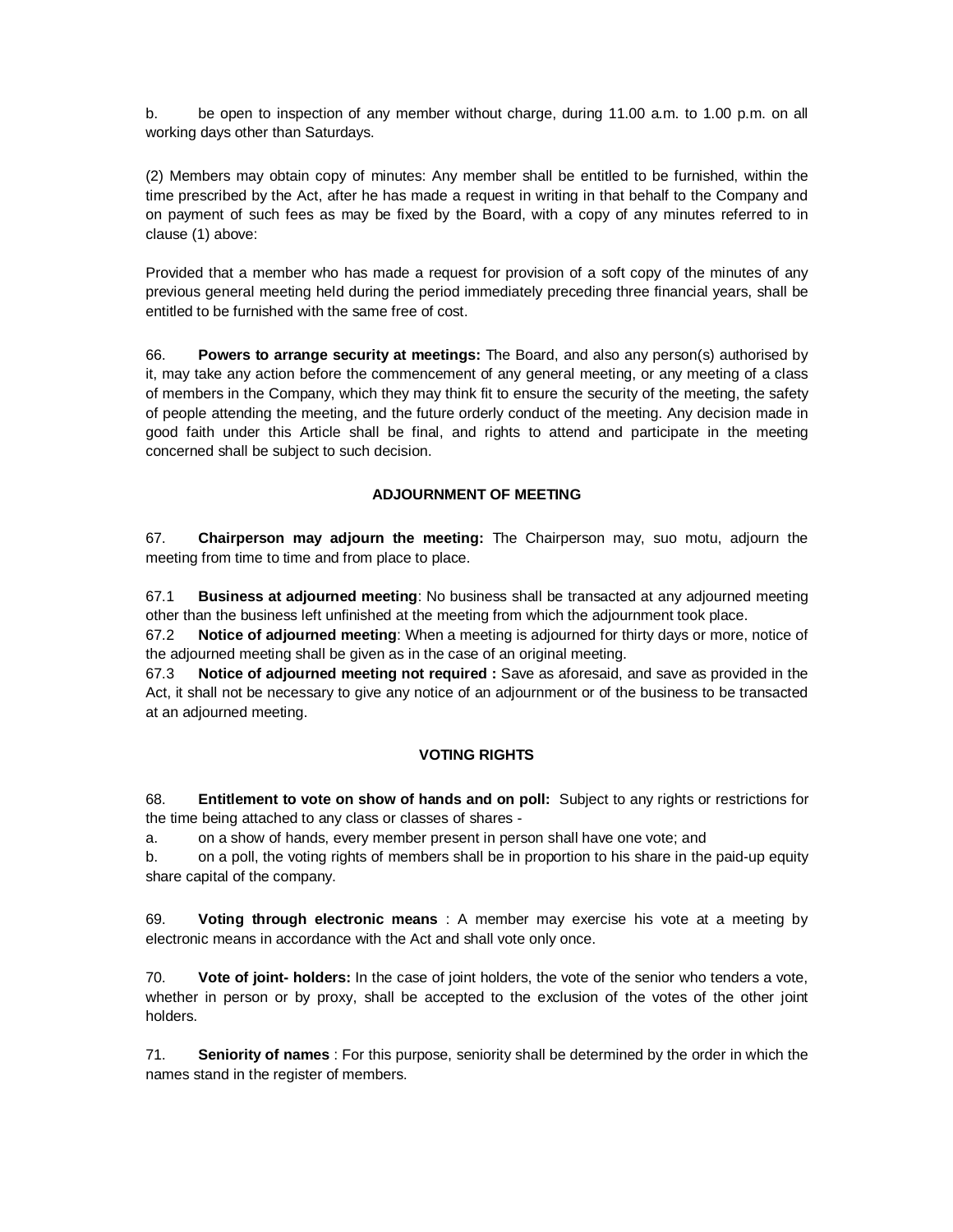72. **How members non compos mentis and minor may vote**: A member of unsound mind, or in respect of whom an order has been made by any court having jurisdiction in lunacy, may vote, whether on a show of hands or on a poll, by his committee or other legal guardian, and any such committee or guardian may, on a poll, vote by proxy. If any member be a minor, the vote in respect of his share or shares shall be by his guardian or any one of his guardians.

73. **Votes in respect of shares of deceased or insolvent members, etc.:** Subject to the provisions of the Act and other provisions of these Articles, any person entitled under the Transmission Clause to any shares may vote at any general meeting in respect thereof as if he was the registered holder of such shares, provided that at least 48 (forty eight) hours before the time of holding the meeting or adjourned meeting, as the case may be, at which he proposes to vote, he shall duly satisfy the Board of his right to such shares unless the Board shall have previously admitted his right to vote at such meeting in respect thereof.

74. **Business may proceed pending poll:** Any business other than that upon which a poll has been demanded may be proceeded with, pending the taking of the poll.

75. **Restriction on voting rights:** No member shall be entitled to vote at any general meeting unless all calls or other sums presently payable by him in respect of shares in the Company have been paid or in regard to which the Company has exercised any right of lien.

76. **Restriction on exercise of voting rights in other cases to be void:** A member is not prohibited from exercising his voting on the ground that he has not held his share or other interest in the Company for any specified period preceding the date on which the vote is taken, or on any other ground not being a ground set out in the preceding Article.

77. **Equal rights of members:** Any member whose name is entered in the register of members of the Company shall enjoy the same rights and be subject to the same liabilities as all other members of the same class.

### **PROXY**

78. **Member may vote in person or otherwise**: Any member entitled to attend and vote at a general meeting may do so either personally or through his constituted attorney or through another person as a proxy on his behalf, for that meeting.

79. **Proxies when to be deposited**: The instrument appointing a proxy and the power-ofattorney or other authority, if any, under which it is signed or a notarised copy of that power or authority, shall be deposited at the registered office of the Company not less than 48 hours before the time for holding the meeting or adjourned meeting at which the person named in the instrument proposes to vote, and in default the instrument of proxy shall not be treated as valid.

80. **Form of proxy**: An instrument appointing a proxy shall be in the form as prescribed in the Rules.

81. **Proxy to be valid notwithstanding death of the principal:** A vote given in accordance with the terms of an instrument of proxy shall be valid, notwithstanding the previous death or insanity of the principal or the revocation of the proxy or of the authority under which the proxy was executed, or the transfer of the shares in respect of which the proxy is given: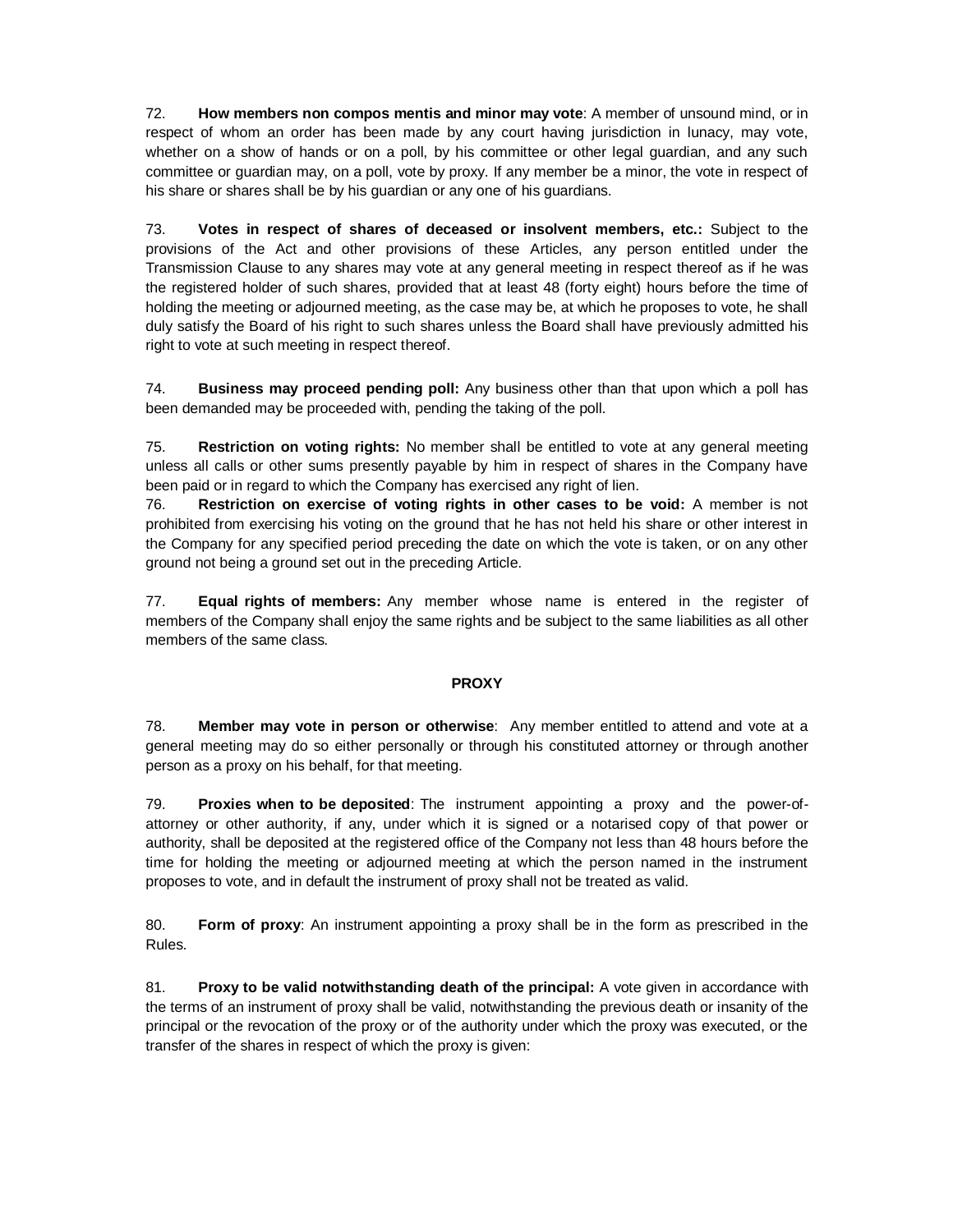Provided that no intimation in writing of such death, insanity, revocation or transfer shall have been received by the Company at its office before the commencement of the meeting or adjourned meeting at which the proxy is used.

# **BOARD OF DIRECTORS**

82. **Board of Directors** : Unless otherwise determined by the Company in general meeting, the number of directors shall not be less than 3 (three) and shall not be more than 14 (fourteen).

83. **Directors not liable to retire by rotation:** Shri Gautam Chand Jain shall be a director not liable to retire by rotation. The Board shall have the power to determine the directors whose period of office is or is not liable to determination by retirement of directors by rotation.

84. **Same individual may be Chairperson and Managing Director/ Chief Executive Officer:** The same individual may, at the same time, be appointed as the Chairperson of the Company as well as the Managing Director or Chief Executive Officer of the Company.

85. **Remuneration of directors** : The remuneration of the directors shall, in so far as it consists of a monthly payment, be deemed to accrue from day-to-day.

85.1 Remuneration to require members' consent : The remuneration payable to the directors, including any managing or whole-time director or manager, if any, shall be determined in accordance with and subject to the provisions of the Act by an ordinary resolution passed by the Company in general meeting.

85.2 Travelling and other expenses : In addition to the remuneration payable to them in pursuance of the Act, the directors may be paid all travelling, hotel and other expenses properly incurred by them—

a. in attending and returning from meetings of the Board of Directors or any committee thereof or general meetings of the Company; or

b. in connection with the business of the Company.

c. The fees payable to the Director for attending the meeting of the Board or committee thereof shall be decided by the Board of Directors from time to time within the maximum limits of such fees that may be prescribed under the Act or the Rules.

86. **Execution of negotiable instruments**: All cheques, promissory notes, drafts, hundis, bills of exchange and other negotiable instruments, and all receipts for monies paid to the Company, shall be signed, drawn, accepted, endorsed, or otherwise executed, as the case may be, by such person and in such manner as the Board shall from time to time by resolution determine.

87. **Appointment of additional directors:** Subject to the provisions of the Act, the Board shall have power at any time, and from time to time, to appoint a person as an additional director, provided the number of the directors and additional directors together shall not at any time exceed the maximum strength fixed for the Board by the Articles.

87.1 **Duration of office of additional director** : Such person shall hold office only up to the date of the next annual general meeting of the Company but shall be eligible for appointment by the Company as a director at that meeting subject to the provisions of the Act.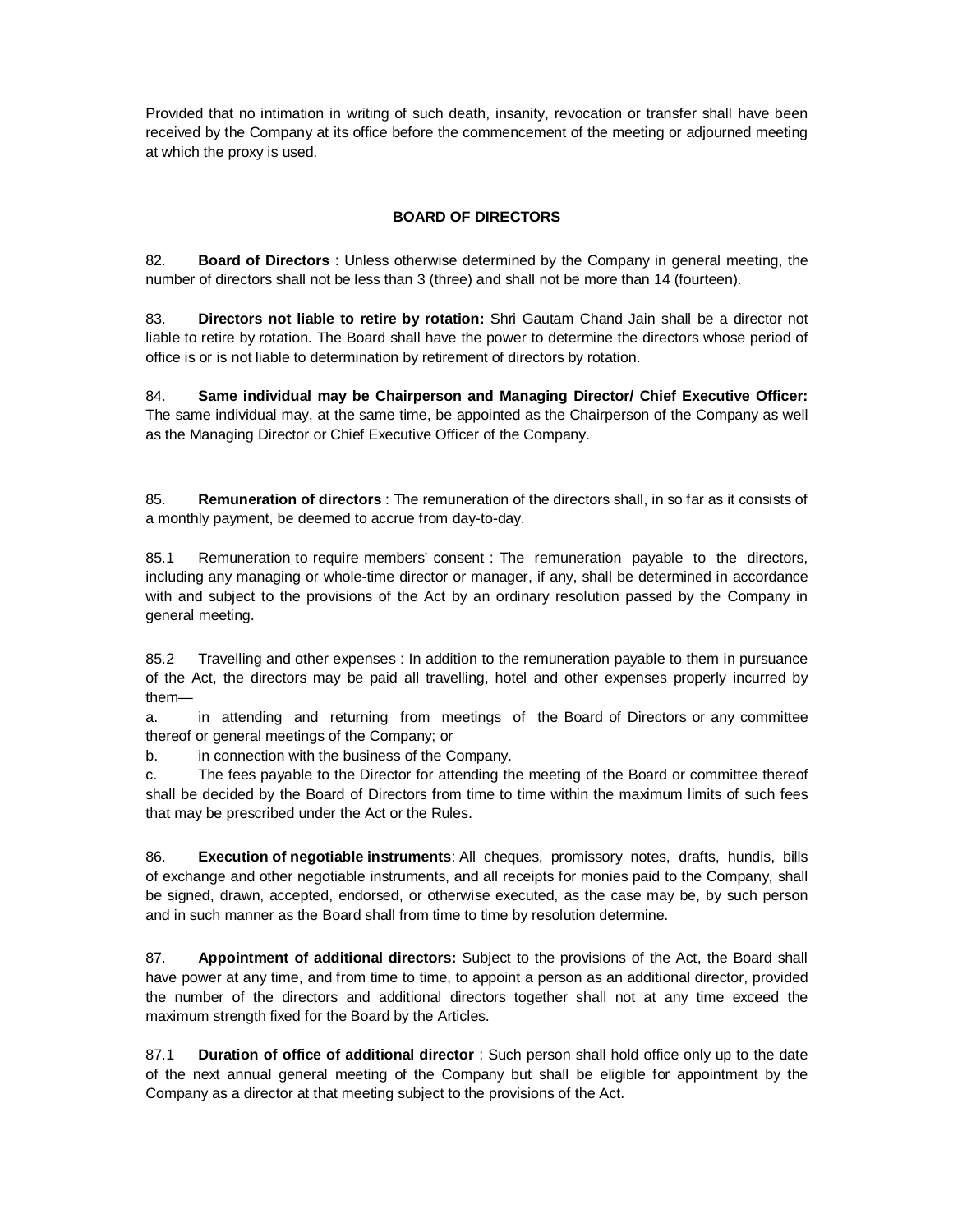88. **Appointment of alternate director**: The Board may appoint an alternate director to act for a director (hereinafter in this Article called "the Original Director") during his absence for a period of not less than three months from India. No person shall be appointed as an alternate director for an independent director unless he is qualified to be appointed as an independent director under the provisions of the Act.

88.1 **Duration of office of alternate director**: An alternate director shall not hold office for a period longer than that permissible to the Original Director in whose place he has been appointed and shall vacate the office if and when the Original Director returns to India.

88.2 **Re-appointment provisions applicable to Original Director** : If the term of office of the Original Director is determined before he returns to India the automatic reappointment of retiring directors in default of another appointment shall apply to the Original Director and not to the alternate director.

89. **Appointment of director to fill a casual vacancy**: If the office of any director appointed by the Company in general meeting is vacated before his term of office expires in the normal course, the resulting casual vacancy may, be filled by the Board of Directors at a meeting of the Board.

89.1 **Duration of office of Director appointed to fill casual vacancy:** The director so appointed shall hold office only upto the date upto which the director in whose place he is appointed would have held office if it had not been vacated.

# **POWERS OF BOARD**

90. **General powers of the Company vested in Board**: The management of the business of the Company shall be vested in the Board and the Board may exercise all such powers, and do all such acts and things, as the Company is by the memorandum of association or otherwise authorized to exercise and do, and, not hereby or by the statute or otherwise directed or required to be exercised or done by the Company in general meeting but subject nevertheless to the provisions of the Act and other laws and of the memorandum of association and these Articles and to any regulations, not being inconsistent with the memorandum of association and these Articles or the Act, from time to time made by the Company in general meeting provided that no such regulation shall invalidate any prior act of the Board which would have been valid if such regulation had not been made.

### **PROCEEDINGS OF THE BOARD**

91. **When meeting to be convened**: The Board of Directors may meet for the conduct of business, adjourn and otherwise regulate its meetings, as it thinks fit.

91.1 Who may summon Board meeting: The Chairperson or any one Director with the previous consent of the Chairperson may, or the company secretary on the direction of the Chairperson shall, at any time, summon a meeting of the Board.

91.2 **Quorum for Board meetings:** The quorum for a Board meeting shall be as provided in the Act.

91.3 **Participation at Board meetings:** The participation of directors in a meeting of the Board may be either in person or through video conferencing or audio visual means or teleconferencing, as may be prescribed by the Rules or permitted under law.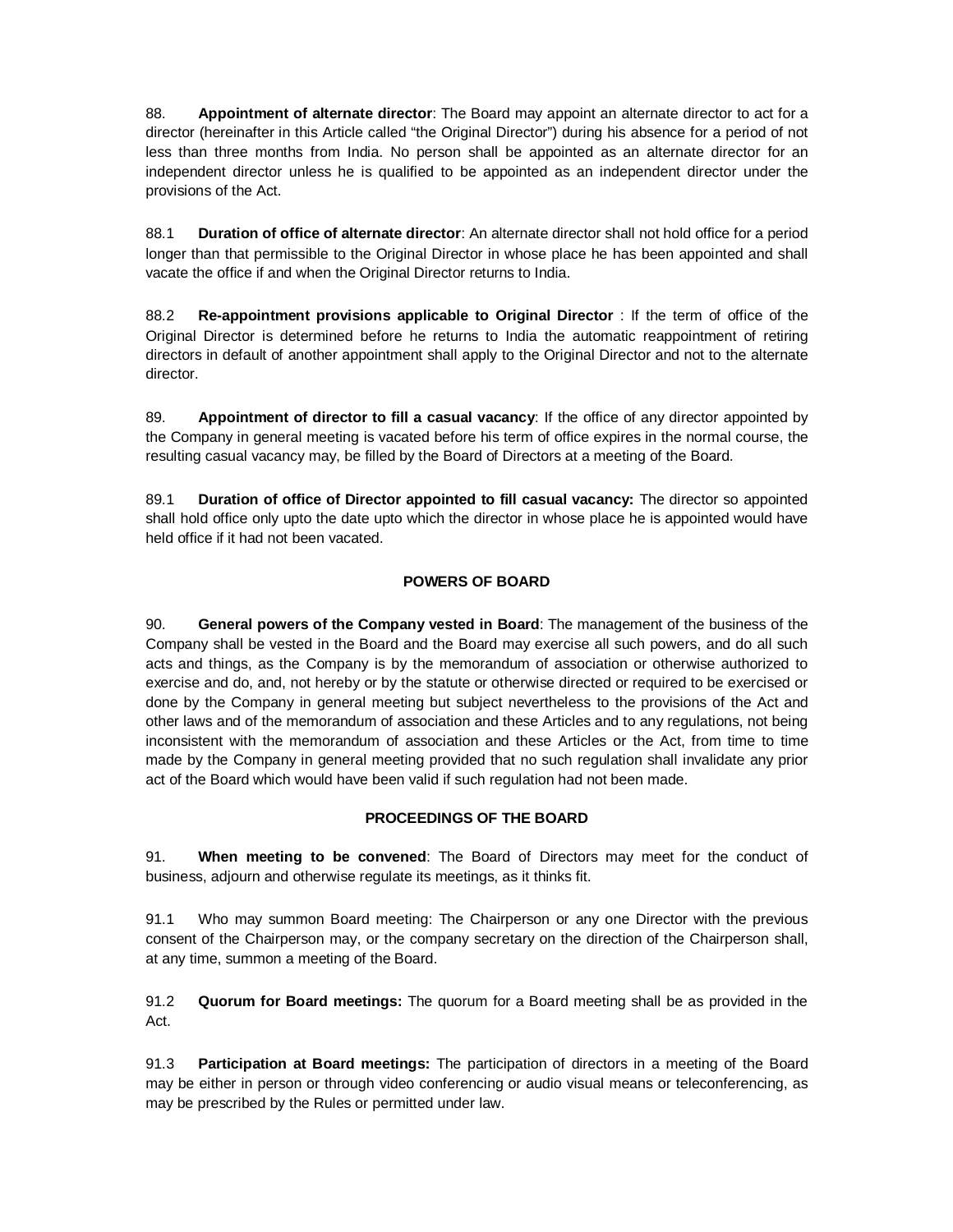91.4 **Questions at Board meeting how decided:** Save as otherwise expressly provided in the Act, questions arising at any meeting of the Board shall be decided by a majority of votes.

91.5 **Casting vote of Chairperson at Board meeting:** In case of an equality of votes, the Chairperson of the Board, if any, shall have a second or casting vote.

92. **Directors not to act when number falls below minimum**: The continuing directors may act notwithstanding any vacancy in the Board; but, if and so long as their number is reduced below the quorum fixed by the Act for a meeting of the Board, the continuing directors or director may act for the purpose of increasing the number of directors to that fixed for the quorum, or of summoning a general meeting of the Company, but for no other purpose.

93. **Who to preside at meetings of the Board:** The Chairperson of the Company shall be the Chairperson at meetings of the Board. In his absence, the Board may elect a Chairperson of its meetings and determine the period for which he is to hold office.

93.1 **Directors to elect a Chairperson** : If no such Chairperson is elected, or if at any meeting the Chairperson is not present within fifteen minutes after the time appointed for holding the meeting, the directors present may choose one of their number to be Chairperson of the meeting.

94. **Delegation of powers:** The Board may, subject to the provisions of the Act, delegate any of its powers to Committees consisting of such member or members of its body as it thinks fit.

94.1 **Committee to conform to Board regulations:** Any Committee so formed shall, in the exercise of the powers so delegated, conform to any regulations that may be imposed on it by the Board.

94.2 **Participation at Committee meetings**: The participation of directors in a meeting of the Committee may be either in person or through video conferencing or audio visual means or teleconferencing, as may be prescribed by the Rules or permitted under law.

95. **Chairperson of Committee:** A Committee may elect a Chairperson of its meetings unless the Board, while constituting a Committee, has appointed a Chairperson of such Committee.

95.1 **Who to preside at meetings of Committee**: If no such Chairperson is elected, or if at any meeting the Chairperson is not present within fifteen minutes after the time appointed for holding the meeting, the members present may choose one of their members to be Chairperson of the meeting.

95.2 **Committee to meet** : A Committee may meet and adjourn as it thinks fit.

95.3 **Questions at Committee meeting how decided**: Questions arising at any meeting of a Committee shall be determined by a majority of votes of the members present.

95.4 **Casting vote of Chairperson at Committee meeting:** In case of an equality of votes, the Chairperson of the Committee shall have a second or casting vote.

96. **Acts of Board or Committee valid notwithstanding defect of appointment:** All acts done in any meeting of the Board or of a Committee thereof or by any person acting as a director, shall, notwithstanding that it may be afterwards discovered that there was some defect in the appointment of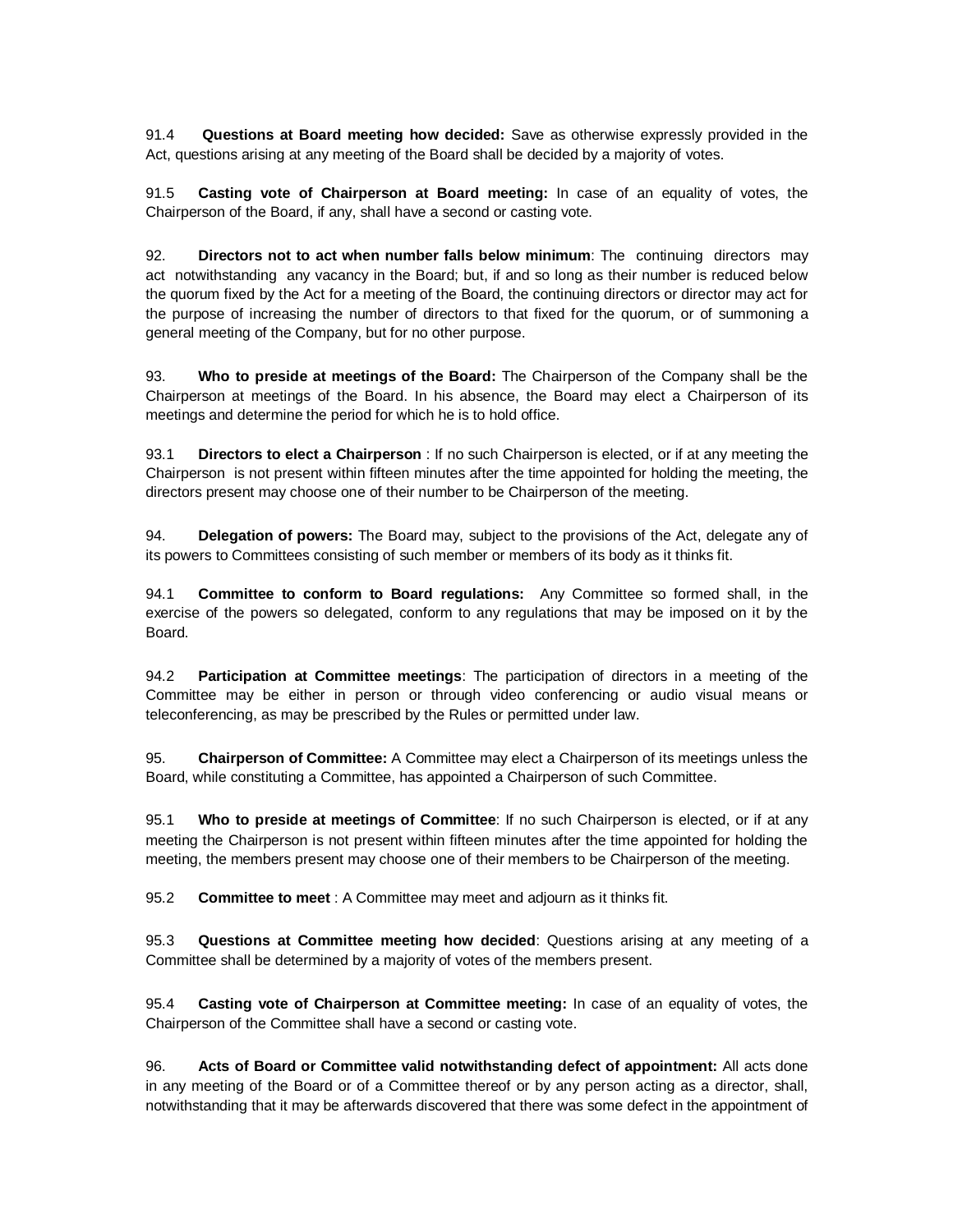any one or more of such directors or of any person acting as aforesaid, or that they or any of them were disqualified or that his or their appointment had terminated, be as valid as if every such director or such person had been duly appointed and was qualified to be a director.

97. **Passing of resolution by circulation**: Save as otherwise expressly provided in the Act, a resolution in writing, signed, whether manually or by secure electronic mode, by a majority of the members of the Board or of a Committee thereof, for the time being entitled to receive notice of a meeting of the Board or Committee, shall be valid and effective as if it had been passed at a meeting of the Board or Committee, duly convened and held.

# **CHIEF EXECUTIVE OFFICER , MANAGER, COMPANY SECRETARY AND CHIEF FINANCIAL OFFICER**

98. **Chief Executive Officer, etc.:** Subject to the provisions of the Act,—

a. chief executive officer, manager, company secretary and chief financial officer may be appointed by the Board for such term, at such remuneration and upon such conditions as it may think fit; and any chief executive officer, manager, company secretary and chief financial officer so appointed may be removed by means of a resolution of the Board; the Board may appoint one or more chief executive officers for its multiple businesses.

b. **Director may be chief executive officer, etc. :** A director may be appointed as chief executive officer, manager, company secretary or chief financial officer.

# **REGISTERS**

99. **Statutory registers** : The Company shall keep and maintain at its registered office all statutory registers namely, register of charges, register of members, register of debenture holders, register of any other security holders, the register and index of beneficial owners and annual return, register of loans, guarantees, security and acquisitions, register of investments not held in its own name and register of contracts and arrangements for such duration as the Board may, unless otherwise prescribed, decide, and in such manner and containing such particulars as prescribed by the Act and the Rules. The registers and copies of annual return shall be open for inspection during 11.00 a.m. to 1.00 p.m. on all working days, other than Saturdays, at the registered office of the Company by the persons entitled thereto on payment, where required, of such fees as may be fixed by the Board but not exceeding the limits prescribed by the Rules.

100. **Foreign register**: The Company may exercise the powers conferred on it by the Act with regard to the keeping of a foreign register; and the Board may (subject to the provisions of the Act) make and vary such regulations as it may think fit respecting the keeping of any such register. The foreign register shall be open for inspection and may be closed, and extracts may be taken therefrom and copies thereof may be required, in the same manner, mutatis mutandis, as is applicable to the register of members.

### **THE SEAL**

101. **The Seal, its custody and use affixation of Seal:** The Board shall provide for the safe custody of the Seal. The Seal of the Company shall not be affixed to any instrument except by the authority of a resolution of the Board or of a Committee of the Board authorised by it in that behalf, and except in the presence of at least one director or the manager, if any, or of the secretary or such other person as the Board may appoint for the purpose; and such director or manager or the secretary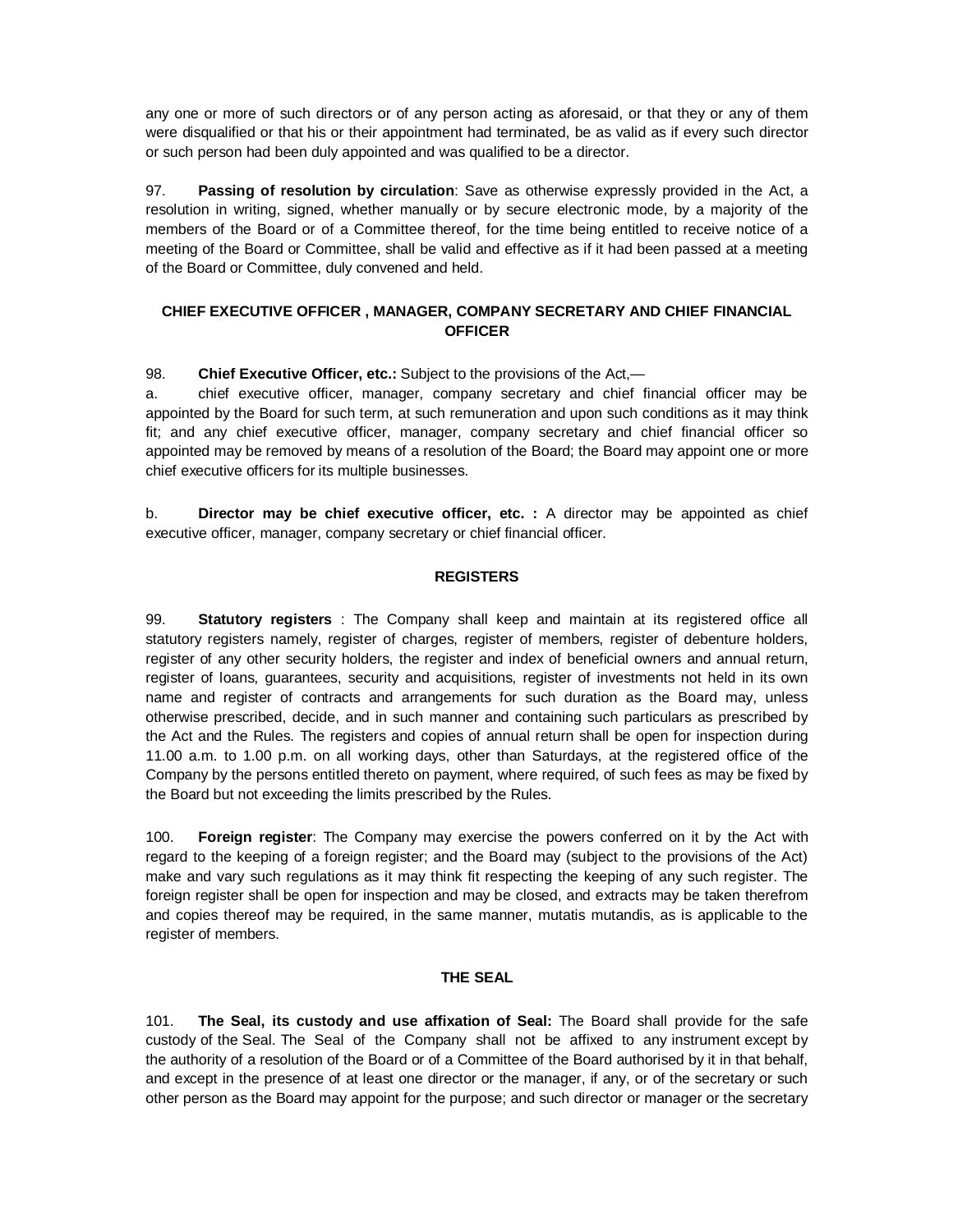or other person aforesaid shall sign every instrument to which the seal of the Company is so affixed in their presence.

# **DIVIDENDS AND RESERVE**

102. **Company in general meeting may declare dividends**: The Company in general meeting may declare dividends, but no dividend shall exceed the amount recommended by the Board but the Company in general meeting may declare a lesser dividend.

103. **Interim dividend:** Subject to the provisions of the Act, the Board may from time to time pay to the members such interim dividends of such amount on such class of shares and at such times as it may think fit.

104. **Dividends only to be paid out of profits:** The Board may, before recommending any dividend, set aside out of the profits of the Company such sums as it thinks fit as a reserve or reserves which shall, at the discretion of the Board, be applied for any purpose to which the profits of the Company may be properly applied, including provision for meeting contingencies or for equalising dividends; and pending such application, may, at the like discretion, either be employed in the business of the Company or be invested in such investments (other than shares of the Company) as the Board may, from time to time, think fit.

105. **Carry forward of profits:** The Board may also carry forward any profits which it may consider necessary not to divide, without setting them aside as a reserve.

106. **Division of profits:** Subject to the rights of persons, if any, entitled to shares with special rights as to dividends, all dividends shall be declared and paid according to the amounts paid or credited as paid on the shares in respect whereof the dividend is paid, but if and so long as nothing is paid upon any of the shares in the Company, dividends may be declared and paid according to the amounts of the shares.

107. **Payments in advance:** No amount paid or credited as paid on a share in advance of calls shall be treated for the purposes of this Article as paid on the share.

108. **Dividends to be apportioned:** All dividends shall be apportioned and paid proportionately to the amounts paid or credited as paid on the shares during any portion or portions of the period in respect of which the dividend is paid; but if any share is issued on terms providing that it shall rank for dividend as from a particular date such share shall rank for dividend accordingly.

109. **No member to receive dividend whilst indebted to the Company and Company's right to reimbursement therefrom:** The Board may deduct from any dividend payable to any member all sums of money, if any, presently payable by him to the Company on account of calls or otherwise in relation to the shares of the Company.

110. **Retention of dividends**: The Board may retain dividends payable upon shares in respect of which any person is, under the Transmission Clause hereinbefore contained, entitled to become a member, until such person shall become a member in respect of such shares.

111. **Dividend how remitted:** Any dividend, interest or other monies payable in cash in respect of shares may be paid by electronic mode or by cheque or warrant sent through the post directed to the registered address of the holder or, in the case of joint holders, to the registered address of that one of the joint holders who is first named on the register of members, or to such person and to such address as the holder or joint holders may in writing direct.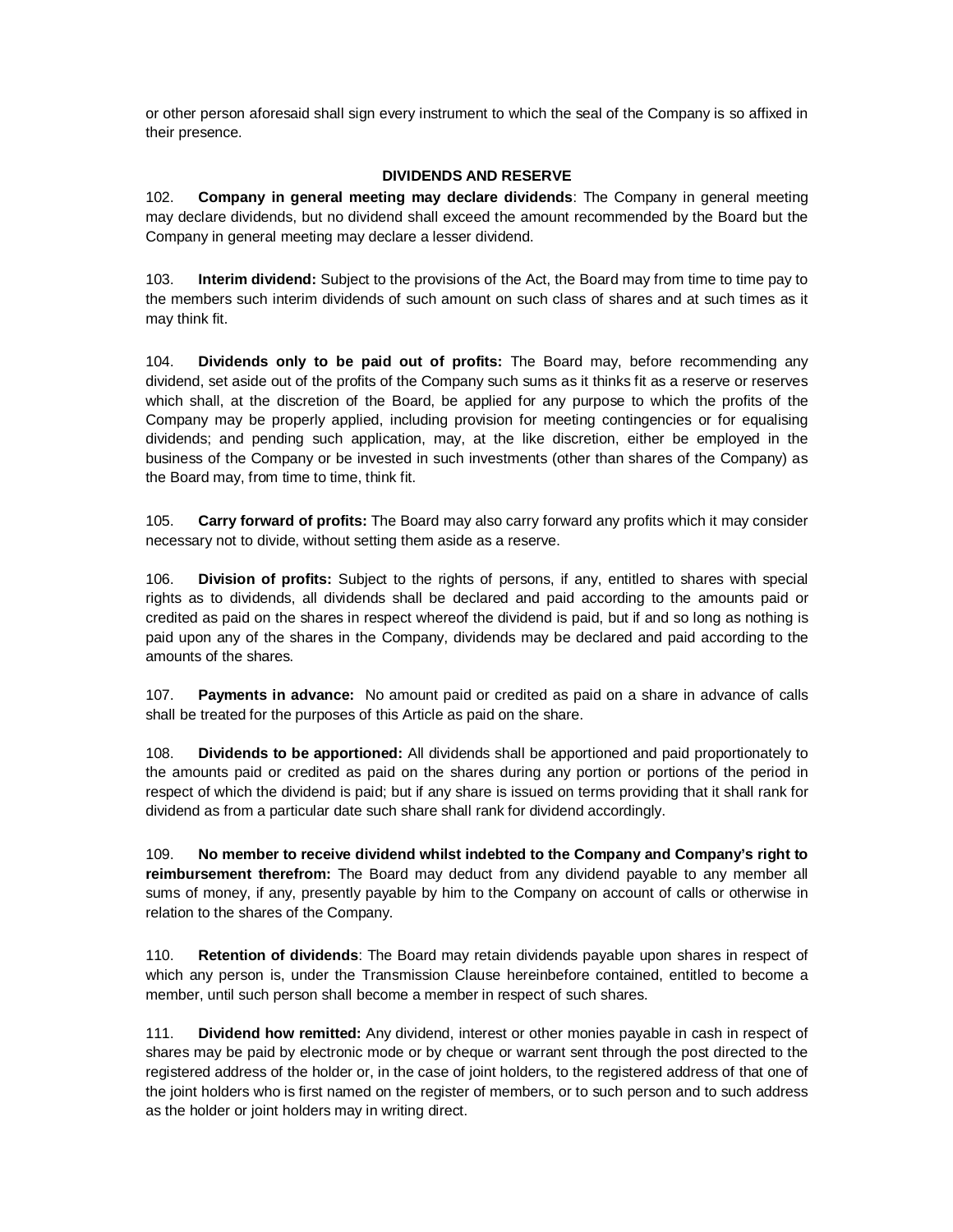111.1 **Instrument of payment :** Every such cheque or warrant shall be made payable to the order of the person to whom it is sent.

111.2 **Discharge to Company :** Payment in any way whatsoever shall be made at the risk of the person entitled to the money paid or to be paid. The Company will not be responsible for a payment which is lost or delayed. The Company will be deemed to having made a payment and received a good discharge for it if a payment using any of the foregoing permissible means is made.

112. **Receipt of one holder sufficient** : Any one of two or more joint holders of a share may give effective receipts for any dividends, bonuses or other monies payable in respect of such share.

113. **No interest on dividends** : No dividend shall bear interest against the Company.

114. **Waiver of dividends** : The waiver in whole or in part of any dividend on any share by any document (whether or not under seal) shall be effective only if such document is signed by the member (or the person entitled to the share in consequence of the death or bankruptcy of the holder) and delivered to the Company and if or to the extent that the same is accepted as such or acted upon by the Board.

#### **ACCOUNTS**

115. **Inspection by Directors:** The books of account and books and papers of the Company, or any of them, shall be open to the inspection of directors in accordance with the applicable provisions of the Act and the Rules.

116. **Restriction on inspection by members**: No member (not being a director) shall have any right of inspecting any books of account or books and papers or document of the Company except as conferred by law or authorised by the Board.

#### **WINDING UP**

117. **Winding up of Company**: Subject to the applicable provisions of the Act and the Rules made thereunder -

a. If the Company shall be wound up, the liquidator may, with the sanction of a special resolution of the Company and any other sanction required by the Act, divide amongst the members, in specie or kind, the whole or any part of the assets of the Company, whether they shall consist of property of the same kind or not.

b. For the purpose aforesaid, the liquidator may set such value as he deems fair upon any property to be divided as aforesaid and may determine how such division shall be carried out as between the members or different classes of members.

c. The liquidator may, with the like sanction, vest the whole or any part of such assets in trustees upon such trusts for the benefit of the contributories if he considers necessary, but so that no member shall be compelled to accept any shares or other securities whereon there is any liability.

### **INDEMNITY AND INSURANCE**

118. **Directors and officers right to indemnity:** Subject to the provisions of the Act, every director, managing director, whole-time director, manager, company secretary and other officer of the Company shall be indemnified by the Company out of the funds of the Company, to pay all costs,